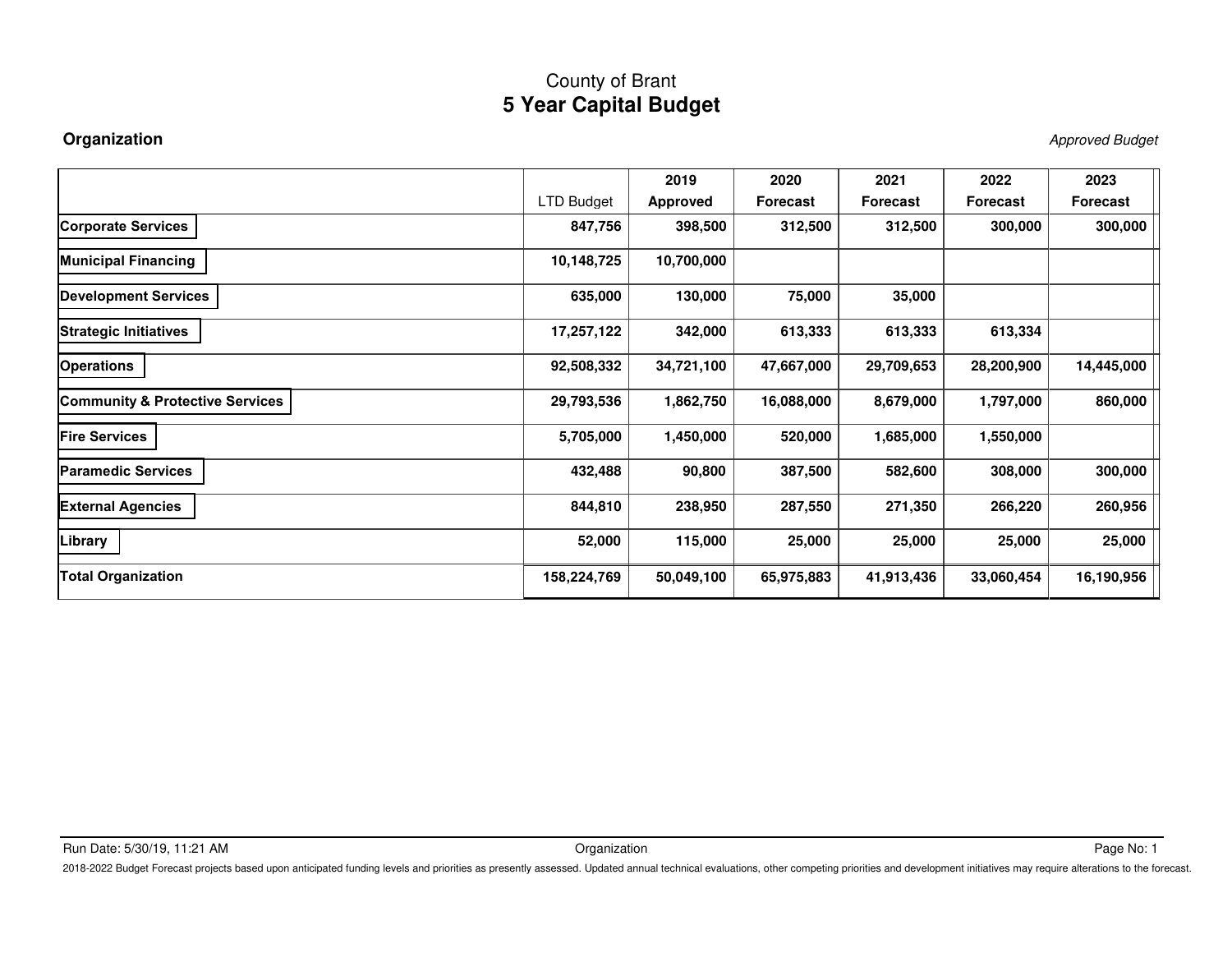### <span id="page-1-0"></span>**Corporate Services** Approved Budget

|                                                          |                   | 2019            | 2020            | 2021            | 2022            | 2023            |
|----------------------------------------------------------|-------------------|-----------------|-----------------|-----------------|-----------------|-----------------|
|                                                          | <b>LTD Budget</b> | <b>Approved</b> | <b>Forecast</b> | <b>Forecast</b> | <b>Forecast</b> | <b>Forecast</b> |
| <b>Corporate Services</b>                                |                   |                 |                 |                 |                 |                 |
| <b>COR - Corporate Services</b>                          |                   |                 |                 |                 |                 |                 |
| COR118 21 GIS - aerial photography                       | 12,500            | 12,500          | 12,500          | 12,500          |                 |                 |
| COR148 19 Compensation Review Non-Union & Volunteer Fire |                   | 30,000          |                 |                 |                 |                 |
| <b>Total</b>                                             |                   | 42,500          | 12,500          | 12,500          |                 |                 |
|                                                          |                   |                 |                 |                 |                 |                 |
| <b>ITS - Business &amp; Technology Services</b>          |                   |                 |                 |                 |                 |                 |
| <b>ITS013</b><br>19 Application soft & hardware          |                   | 356,000         |                 |                 |                 |                 |
| 20 Hardware & Software<br><b>ITS016</b>                  |                   |                 | 300,000         |                 |                 |                 |
| <b>ITS017</b><br>21 Hardware & Software                  |                   |                 |                 | 300,000         |                 |                 |
| <b>ITS018</b><br>22 Hardware & Software                  |                   |                 |                 |                 | 300,000         |                 |
| <b>ITS019</b><br>23 Hardware & Software                  |                   |                 |                 |                 |                 | 300,000         |
| <b>Total</b>                                             |                   | 356,000         | 300,000         | 300,000         | 300,000         | 300,000         |
| <b>Total Corporate Services</b>                          | 847,756           | 398,500         | 312,500         | 312,500         | 300,000         | 300,000         |
| <b>Total Corporate Services</b>                          | 847,756           | 398,500         | 312,500         | 312,500         | 300,000         | 300,000         |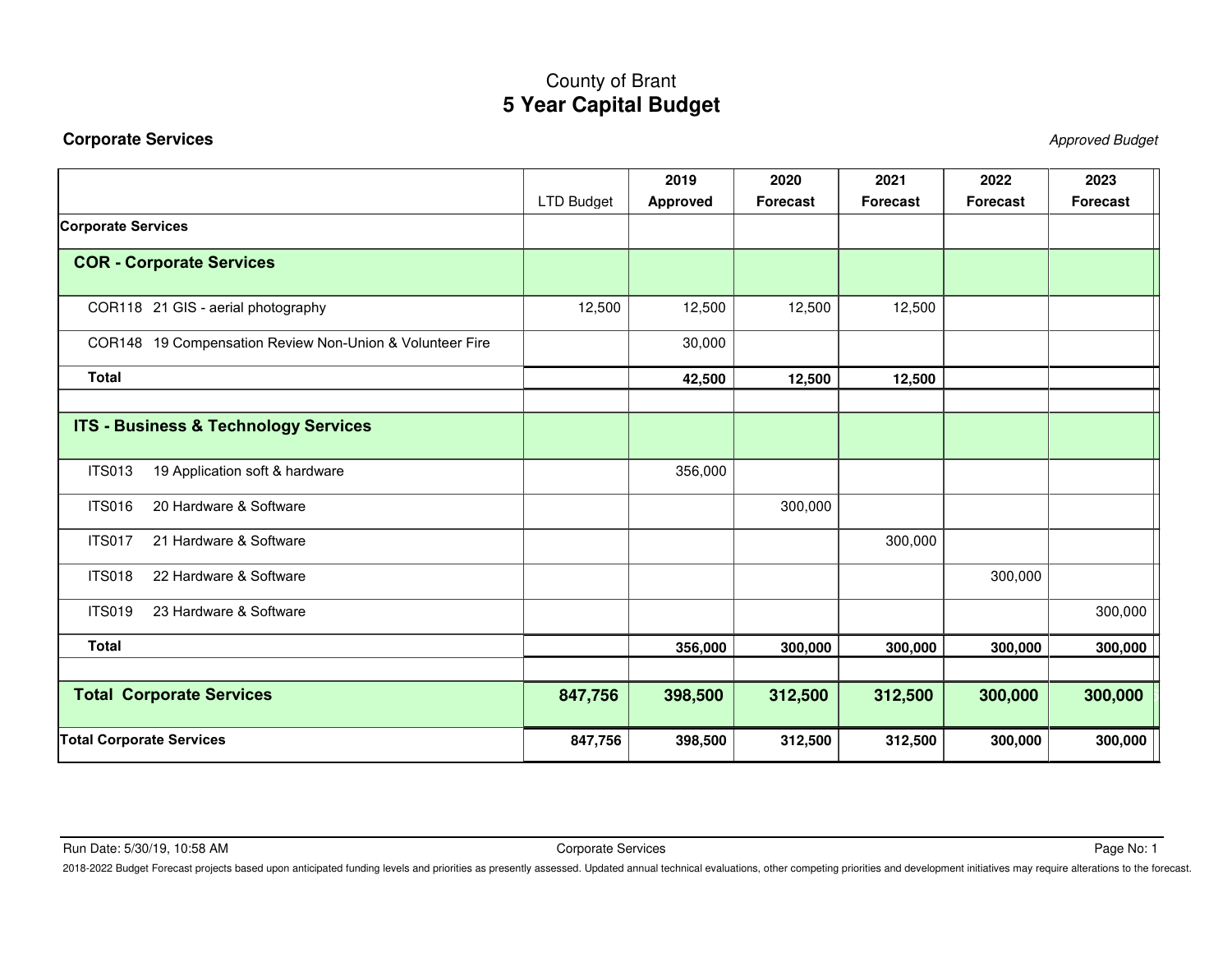### <span id="page-2-0"></span>**Municipal Financing** Approved Budget

|                                          |                   | 2019            | 2020     | 2021            | 2022     | 2023     |
|------------------------------------------|-------------------|-----------------|----------|-----------------|----------|----------|
|                                          | <b>LTD Budget</b> | <b>Approved</b> | Forecast | <b>Forecast</b> | Forecast | Forecast |
| <b>Municipal Financing</b>               |                   |                 |          |                 |          |          |
| <b>COR - Corporate Services</b>          |                   |                 |          |                 |          |          |
| <b>Total</b>                             |                   |                 |          |                 |          |          |
|                                          |                   |                 |          |                 |          |          |
| <b>FIN - Municipal Financing</b>         |                   |                 |          |                 |          |          |
| <b>FIN001</b><br>19 Community Health Hub |                   | 10,700,000      |          |                 |          |          |
| <b>Total</b>                             |                   | 10,700,000      |          |                 |          |          |
|                                          |                   |                 |          |                 |          |          |
| <b>Total Municipal Financing</b>         | 10,148,725        | 10,700,000      |          |                 |          |          |
| <b>Total Municipal Financing</b>         | 10,148,725        | 10,700,000      |          |                 |          |          |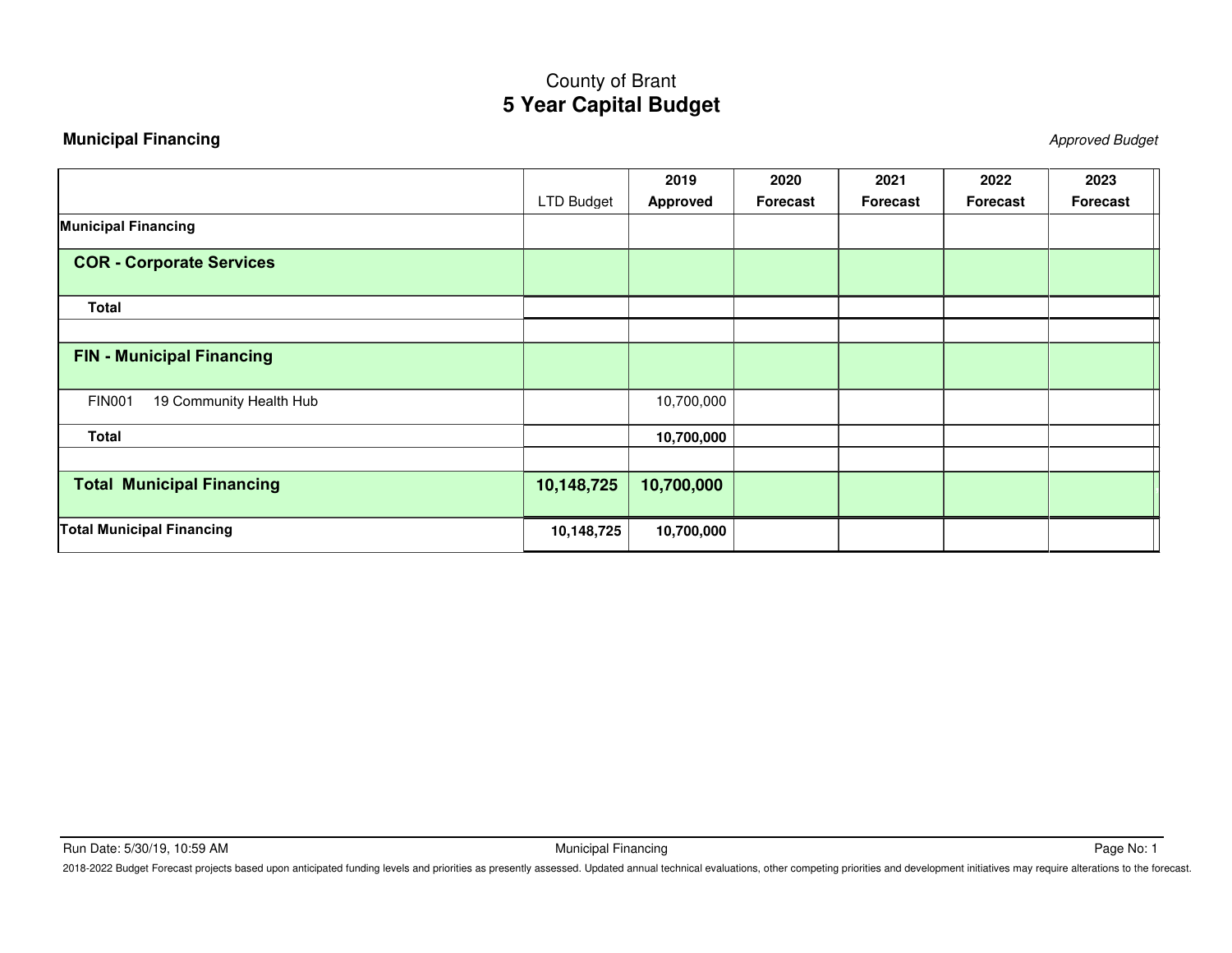### <span id="page-3-0"></span>**Development Services** Approved Budget

|                                                        |            | 2019     | 2020            | 2021     | 2022     | 2023            |
|--------------------------------------------------------|------------|----------|-----------------|----------|----------|-----------------|
|                                                        | LTD Budget | Approved | <b>Forecast</b> | Forecast | Forecast | <b>Forecast</b> |
| <b>Development Services</b>                            |            |          |                 |          |          |                 |
| <b>DPE - Development, Planning and Engineering</b>     |            |          |                 |          |          |                 |
| 18 Building Division Office Reno<br>DPE040             | 75,000     | 25,000   |                 |          |          |                 |
| 19 Building Division Vehicle Replacement<br>DPE041     |            | 35,000   |                 |          |          |                 |
| DPE042 20 Electronic Permit Software & Equipment       |            |          | 75,000          |          |          |                 |
| DPE043 21 Building Divison Vehicle Replacement         |            |          |                 | 35,000   |          |                 |
| 19 Two Additional Building Division Vehicles<br>DPE044 |            | 70,000   |                 |          |          |                 |
| <b>Total</b>                                           |            | 130,000  | 75,000          | 35,000   |          |                 |
|                                                        |            |          |                 |          |          |                 |
| <b>Total Development Services</b>                      | 635,000    | 130,000  | 75,000          | 35,000   |          |                 |
| <b>Total Development Services</b>                      | 635,000    | 130,000  | 75,000          | 35,000   |          |                 |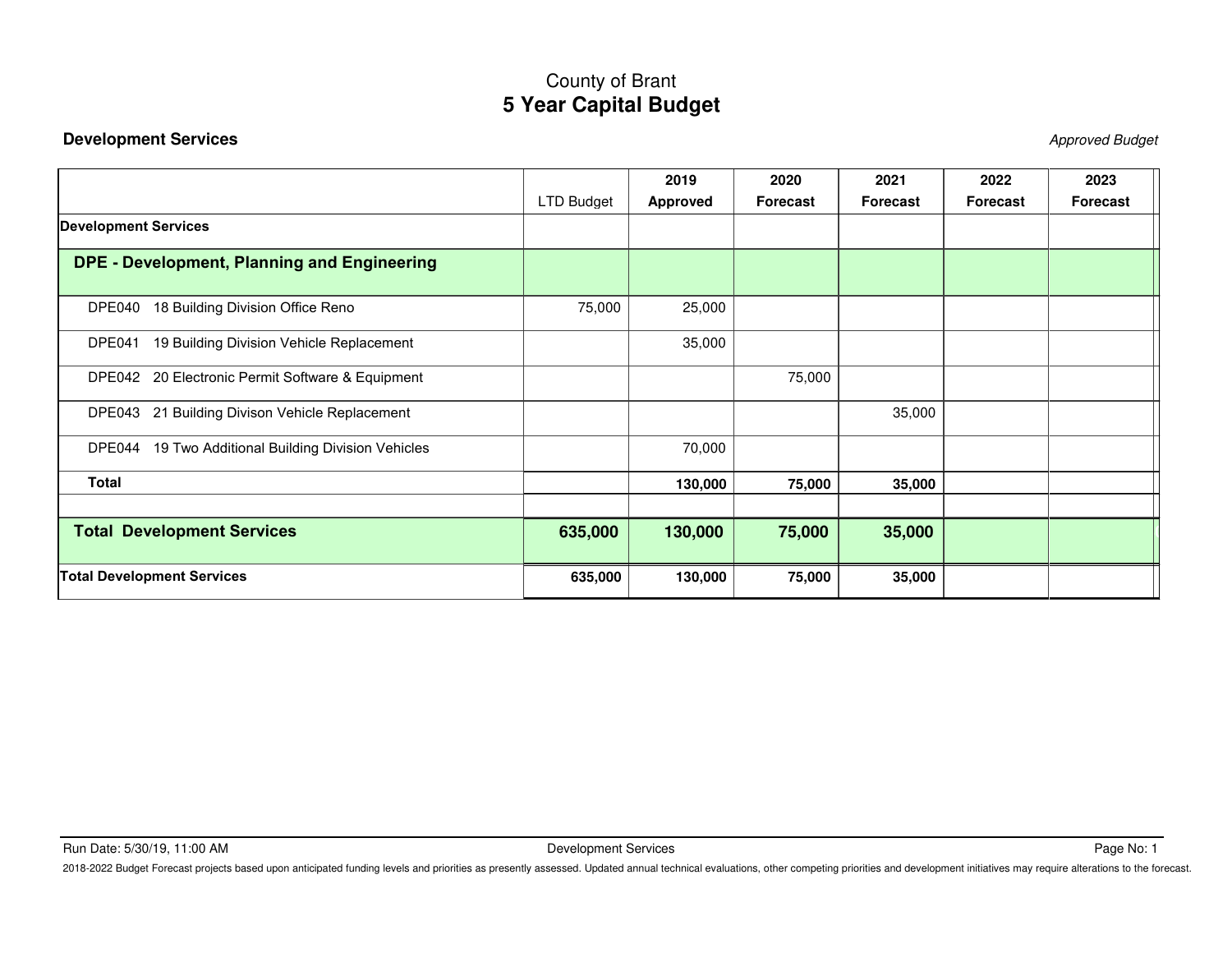### <span id="page-4-0"></span>**Strategic Initiatives** Approved Budget

|                                                    |            | 2019     | 2020            | 2021            | 2022            | 2023            |
|----------------------------------------------------|------------|----------|-----------------|-----------------|-----------------|-----------------|
|                                                    | LTD Budget | Approved | <b>Forecast</b> | <b>Forecast</b> | <b>Forecast</b> | <b>Forecast</b> |
| <b>Strategic Initiatives</b>                       |            |          |                 |                 |                 |                 |
| <b>BBP - Brant 403 Business Park</b>               |            |          |                 |                 |                 |                 |
| <b>Total</b>                                       |            |          |                 |                 |                 |                 |
| <b>DPE - Development, Planning and Engineering</b> |            |          |                 |                 |                 |                 |
| DPE010 19 Heritage Master Plan                     |            | 50,000   |                 |                 |                 |                 |
| <b>Total</b>                                       |            | 50,000   |                 |                 |                 |                 |
|                                                    |            |          |                 |                 |                 |                 |
| <b>ECD - Economic Development</b>                  |            |          |                 |                 |                 |                 |
| ECD009 19 Brant Filming Strategy                   |            | 50,000   |                 |                 |                 |                 |
| ECD010 19 Brant Promotional Video Series           |            | 10,000   |                 |                 |                 |                 |
| ECD011 19 Implementation of Wayfinding Strategy    |            | 172,000  | 613,333         | 613,333         | 613,334         |                 |
| ECD012 19 CIP 2 Rivers Shared Wall                 |            | 60,000   |                 |                 |                 |                 |
| <b>Total</b>                                       |            | 292,000  | 613,333         | 613,333         | 613,334         |                 |
| <b>Total Strategic Initiatives</b>                 | 17,257,122 | 342,000  | 613,333         | 613,333         | 613,334         |                 |
| <b>Total Strategic Initiatives</b>                 | 17,257,122 | 342,000  | 613,333         | 613,333         | 613,334         |                 |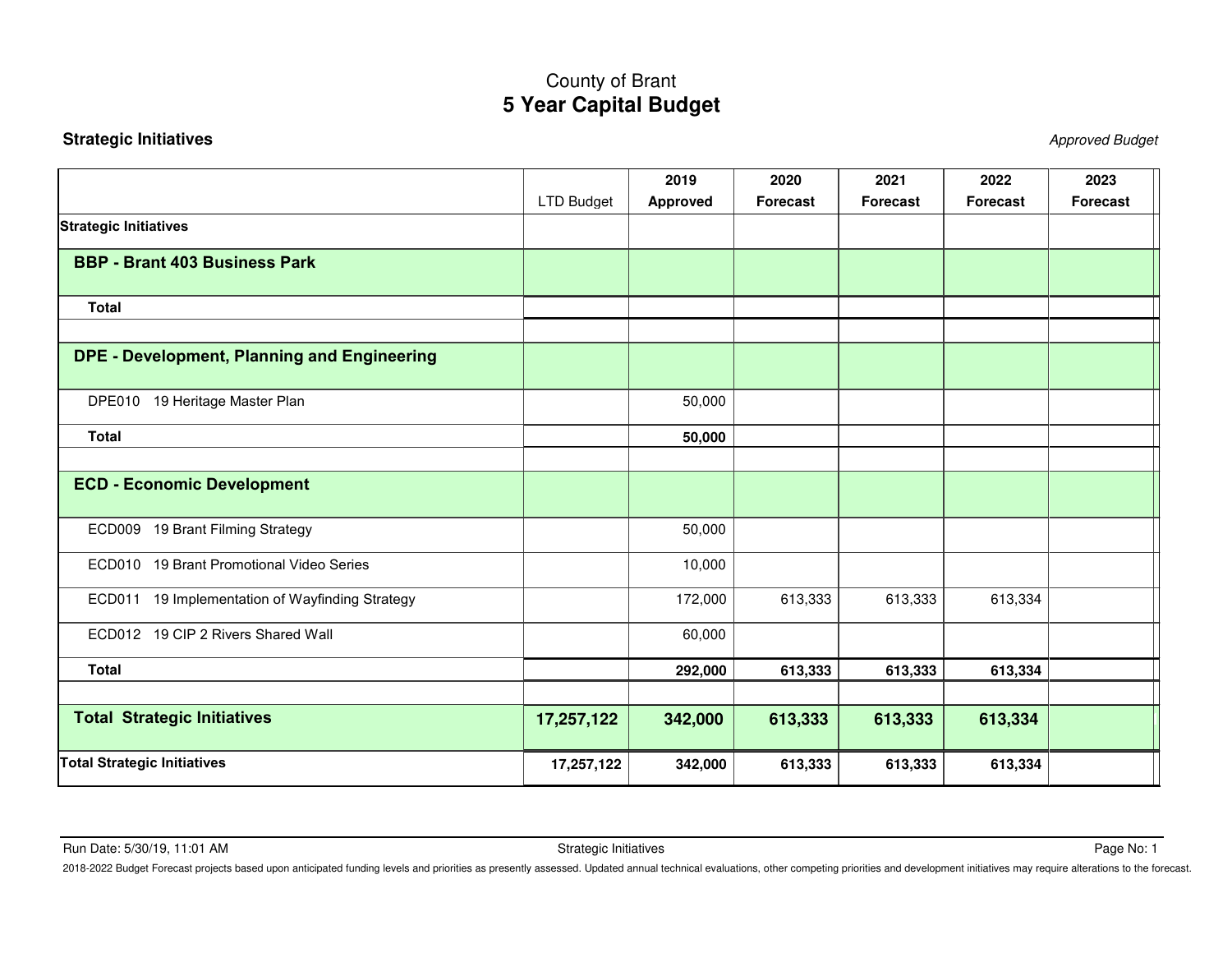<span id="page-5-0"></span>**Operations** Approved Budget

|                                                                   |                   | 2019            | 2020            | 2021            | 2022            | 2023            |
|-------------------------------------------------------------------|-------------------|-----------------|-----------------|-----------------|-----------------|-----------------|
|                                                                   | <b>LTD Budget</b> | <b>Approved</b> | <b>Forecast</b> | <b>Forecast</b> | <b>Forecast</b> | <b>Forecast</b> |
| <b>Operations</b>                                                 |                   |                 |                 |                 |                 |                 |
| <b>BRD - Bridges</b>                                              |                   |                 |                 |                 |                 |                 |
| BRD039 17 Potter Drain Bridge (1-Box-07)                          |                   | 55,000          | 350,000         |                 |                 |                 |
| BRD040 14 Powerline Road Bridge (01-0047-00)                      | 50,000            | 685,000         |                 |                 |                 |                 |
| BRD041 16 Pickle Culvert (1-223-c)                                | 65,000            | 710,000         |                 |                 |                 |                 |
| BRD046 17 Cornwall Road Culvert (1-0299-00)                       | 65,000            | 560,000         |                 |                 |                 |                 |
| BRD050 18 Little Creek Bridge (1-0117-00)                         | 60,000            | 1,162,500       |                 |                 |                 |                 |
| BRD051 18 Drake Bridge (1-0031-00)                                | 60,000            |                 | 922,500         |                 |                 |                 |
| BRD052 18 McKay Bridge (1-0030-00)                                |                   | 60,000          | 650,000         |                 |                 |                 |
| BRD054 18 Glen Morris Road Bridge (1-0002-00)                     |                   |                 | 170,000         | 250,000         |                 |                 |
| BRD055 18 Scott Bridge (1-Box-42)                                 |                   |                 | 35,000          | 200,000         |                 |                 |
| BRD063 20 Cauley Bridge (1-0067-00)                               |                   |                 | 75,000          | 600,000         |                 |                 |
| BRD064 20 McMillian Road Bridge (1-0117-00)                       |                   |                 | 75,000          | 725,000         |                 |                 |
| BRD065 21 Cleaver Road Bridge (1-0083-00)                         |                   |                 |                 | 50,000          | 650,000         |                 |
| BRD066 21 Morley Attleberry Bridge (1-0121-00)                    |                   |                 |                 | 50,000          | 230,000         |                 |
| BRD067 21 McKenzie Creek Bridge (1-0162-00)                       |                   |                 |                 | 55,000          | 380,000         |                 |
| BRD068 22 Horner Bridge (1-0074-00) - Four Conc. Rd. just west of |                   |                 |                 |                 | 60,000          | 1,100,000       |

Run Date: 5/30/19, 11:02 AM Page No: 1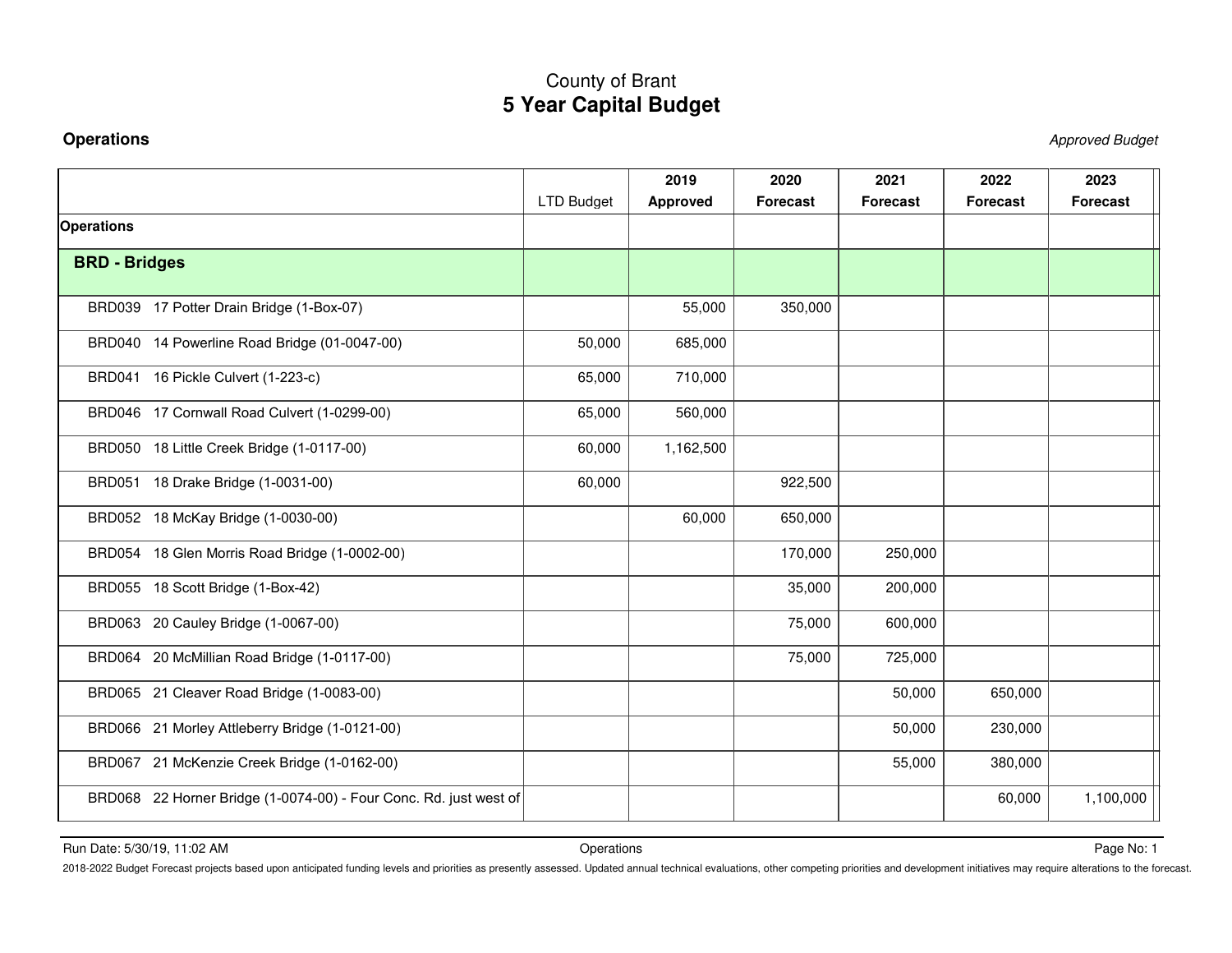**Operations** Approved Budget

|                                                                   |                   | 2019            | 2020            | 2021            | 2022            | 2023            |
|-------------------------------------------------------------------|-------------------|-----------------|-----------------|-----------------|-----------------|-----------------|
|                                                                   | <b>LTD Budget</b> | <b>Approved</b> | <b>Forecast</b> | <b>Forecast</b> | <b>Forecast</b> | <b>Forecast</b> |
| BRD069 22 Cornell Culvert (1-208-c) Highway 2/53 east of Madden   |                   |                 |                 |                 | 55,000          | 495,000         |
| BRD070 22 Darnley Bridge (1-Box-34) Old Greenfield Rd. east of Ne |                   |                 |                 |                 | 55,000          | 250,000         |
| BRD072 20 Mechanic Street Footbridge Deck Replacement (1-FTBF     |                   | 175,000         |                 |                 |                 |                 |
| BRD073 23 Reid Bridge (1-0074-00)                                 |                   |                 |                 |                 |                 | 65,000          |
| BRD074 23 Peddie Bridge (1-0110-00)                               |                   |                 |                 |                 |                 | 65,000          |
| BRD075 19 Brant Mill Bridge (1-0129-00)                           |                   | 50,000          |                 |                 |                 |                 |
| BRD076 19 Brant-Oxford Rd-Culvert(Keg Lane to Brant-Waterloo Ro   |                   | 195,000         |                 |                 |                 |                 |
| <b>Total</b>                                                      |                   | 3,652,500       | 2,277,500       | 1,930,000       | 1,430,000       | 1,975,000       |
|                                                                   |                   |                 |                 |                 |                 |                 |
| <b>MUB - Municpal Buildings</b>                                   |                   |                 |                 |                 |                 |                 |
| MUB031 18 Energy Management                                       | 100,000           | 100,000         | 100,000         |                 |                 |                 |
| MUB036 22 Glen Morris Hall replacement                            |                   |                 |                 |                 | 1,000,000       |                 |
| MUB038 18 Municipal Office Buildings                              | 75,000            | 115,000         | 75,000          |                 |                 |                 |
| MUB039 20 interior renovation, new roof and HVAC                  |                   |                 | 400,000         |                 |                 |                 |
| MUB040 21 Paris office replacement HVAC equipment                 |                   |                 |                 | 85,000          |                 |                 |
| MUB041 22 Burford office replacement of HVAC equipment            |                   |                 |                 |                 | 150,000         |                 |
| MUB042 18 Scotland Community Centre Phase 2 Reno                  | 300,000           | 200,000         |                 |                 |                 |                 |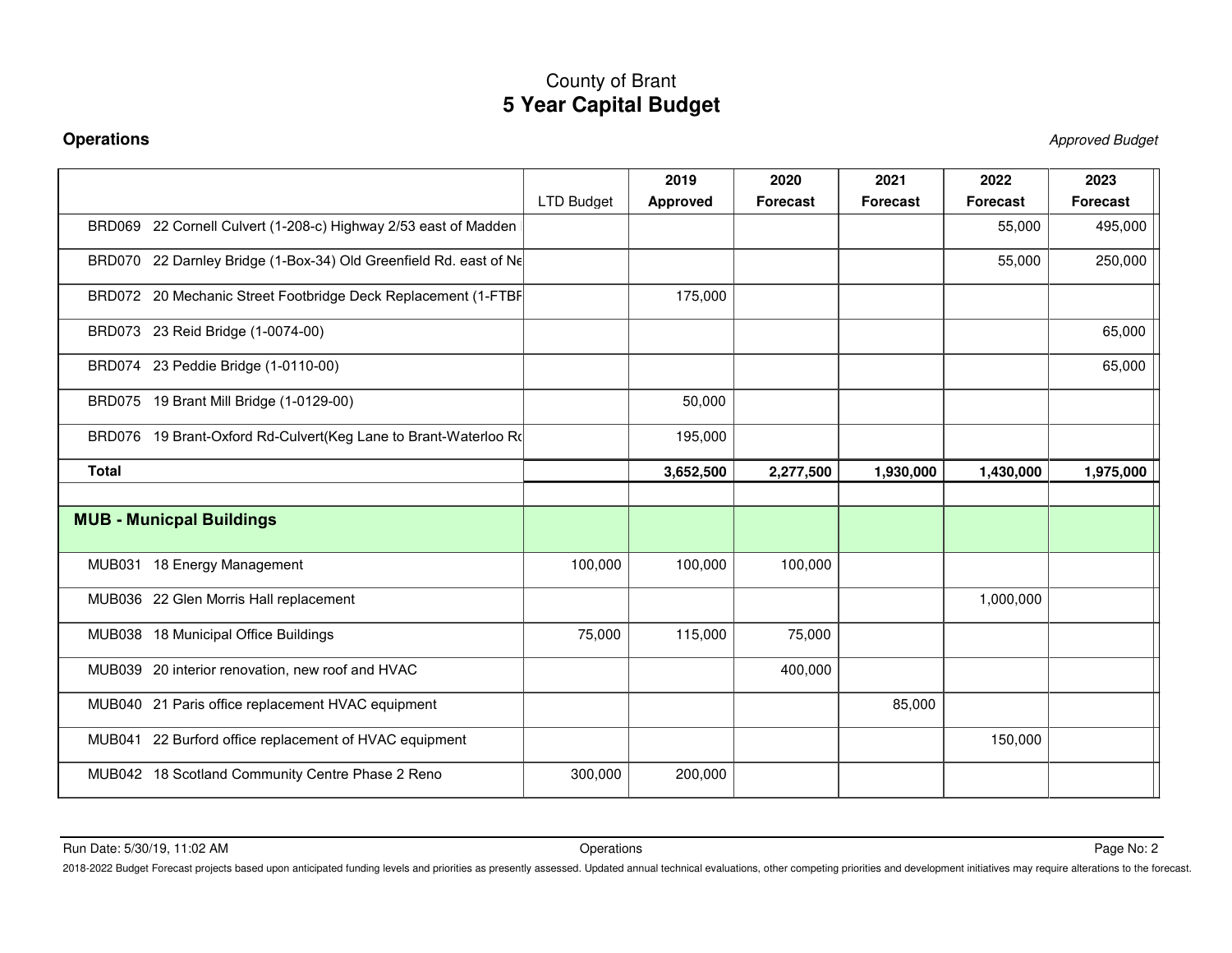**Operations** Approved Budget

|                                                                  |                   | 2019     | 2020            | 2021            | 2022      | 2023            |
|------------------------------------------------------------------|-------------------|----------|-----------------|-----------------|-----------|-----------------|
|                                                                  | <b>LTD Budget</b> | Approved | <b>Forecast</b> | <b>Forecast</b> | Forecast  | <b>Forecast</b> |
| MUB044 19 Community Centres                                      |                   | 50,000   | 50,000          | 50,000          |           |                 |
| MUB045 21 Energy Management                                      |                   |          |                 | 100,000         | 100,000   | 100,000         |
| MUB046 21 Municipal Office Buildings                             |                   |          |                 | 75,000          | 75,000    | 75,000          |
| MUB047 22 Community Centres                                      |                   |          |                 |                 | 50,000    | 50,000          |
| <b>Total</b>                                                     |                   | 465,000  | 625,000         | 310,000         | 1,375,000 | 225,000         |
|                                                                  |                   |          |                 |                 |           |                 |
| <b>PSW - Paris South West</b>                                    |                   |          |                 |                 |           |                 |
| PSW010 17 Sewage Pumping Station near Pottruff Road (P-2-8)      |                   |          | 2,065,300       |                 |           |                 |
| PSW011 17 San Swr Forcemain-East side(Pottruff Rd) of SW Paris ( |                   |          | 1,000,000       |                 |           |                 |
| PSW012 22 Gilbert - Increase Permit to Take Water (P-1-8)        |                   |          |                 |                 | 450,000   |                 |
| <b>Total</b>                                                     |                   |          | 3,065,300       |                 | 450,000   |                 |
|                                                                  |                   |          |                 |                 |           |                 |
| <b>PWE - Public Works Equipment</b>                              |                   |          |                 |                 |           |                 |
| PWE108 194 Yard Loader                                           |                   | 335,000  |                 |                 |           |                 |
| PWE109 19 Sidewalk Utility Tractor                               |                   | 150,000  |                 |                 |           |                 |
| PWE110 19 Sidewalk Utility Tractor                               |                   | 150,000  |                 |                 |           |                 |
| <b>Total</b>                                                     |                   | 635,000  |                 |                 |           |                 |
|                                                                  |                   |          |                 |                 |           |                 |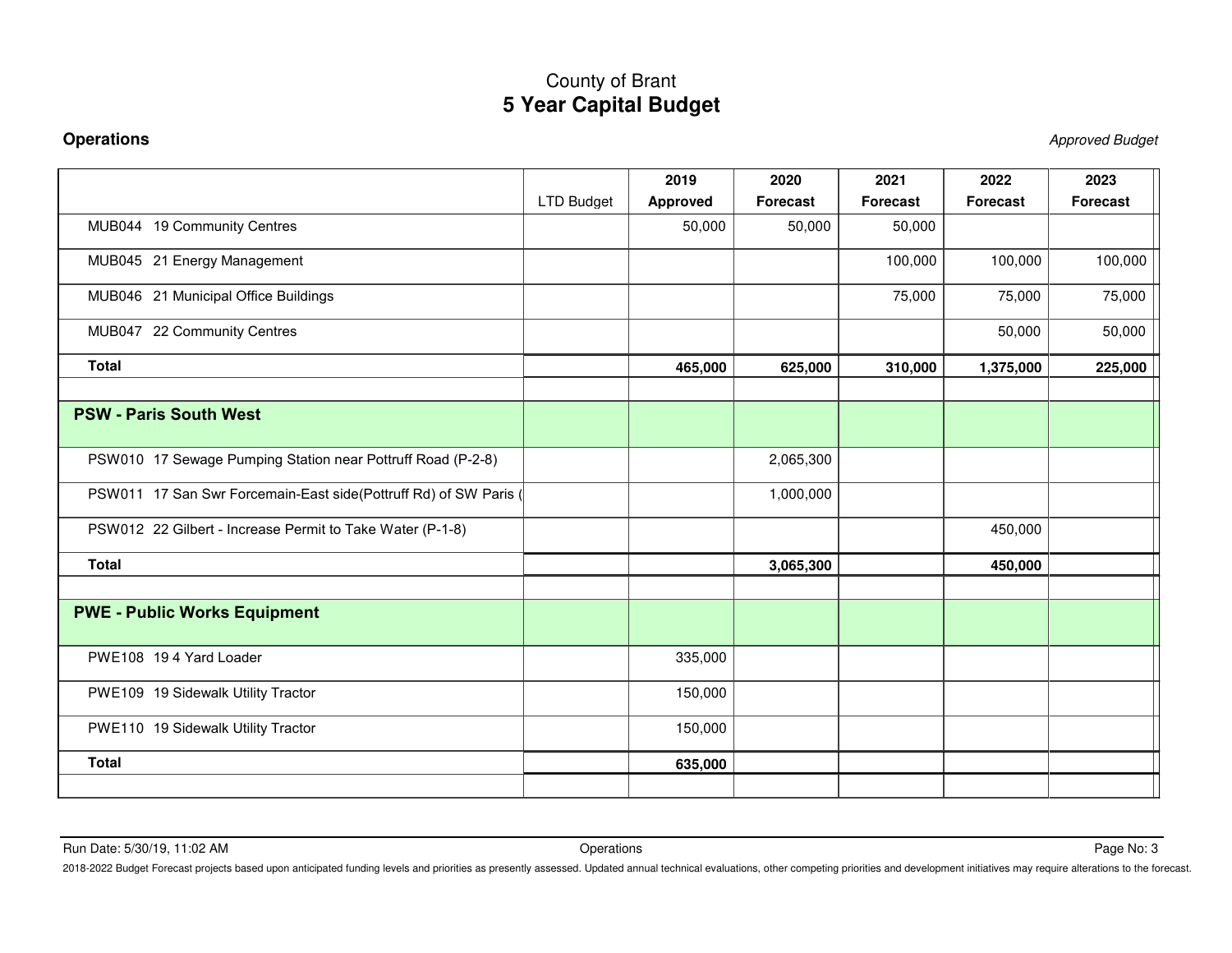**Operations** Approved Budget

|                                                                  | <b>LTD Budget</b> | 2019<br><b>Approved</b> | 2020<br><b>Forecast</b> | 2021<br><b>Forecast</b> | 2022<br><b>Forecast</b> | 2023<br><b>Forecast</b> |
|------------------------------------------------------------------|-------------------|-------------------------|-------------------------|-------------------------|-------------------------|-------------------------|
| <b>RDS - Roads</b>                                               |                   |                         |                         |                         |                         |                         |
| PSW014 18 Rest Acres Road Interchange Improvements (P-3-14) &    | 2,600,000         |                         | 4,000,000               |                         |                         |                         |
| PSW019 18 Rest Acres Road Widening Ph2 (P-3-9), (P-3-15), (P-3-1 | 500,000           | 10,000,000              |                         |                         |                         |                         |
| RDS146 19 Brant-Oxford Rd-Governors Rd W to Keg Lane-CIP Surl    |                   | 800,000                 |                         |                         |                         |                         |
| RDS148 19 Branchton Rd/McLean Sch Rd Reconstruction              |                   |                         | 828,000                 | 1,078,000               |                         |                         |
| RDS159 18 Sidewalk on Laurel Street to King Edward St (P-3-11)   |                   |                         |                         |                         | 83,300                  |                         |
| RDS182 20 Church St W (Talbot to Augustus)                       |                   |                         | 880,000                 |                         |                         |                         |
| RDS194 17 Concrete Sidewalk Upgrades                             | 200,000           | 100,000                 |                         |                         |                         |                         |
| RDS202 15 Tutela Heights Class EA for Slope Stability            | 180,000           | 75,000                  |                         |                         |                         |                         |
| RDS204 20 New Sidewalks along Grand River St N Paris (P-3-7)     |                   |                         | 138,800                 |                         |                         |                         |
| RDS205 19 Reconstruction on Grand River St N Paris (P-3-8)       |                   | 350,000                 | 6,605,000               |                         |                         |                         |
| RDS212 20 Cockshutt Rd - Burtch Rd to 300m south of Phelps Rd    |                   |                         | 1,445,000               | 850,000                 |                         |                         |
| RDS213 21 King Edward St CIP - Governors Rd W to Cedar St        |                   |                         |                         | 1,342,000               | 850,000                 |                         |
| RDS214 19 Baptist Church Rd CIP - McBay Rd to County Bndy        |                   | 1,445,000               | 825,000                 |                         |                         |                         |
| RDS215 20 Norwich Rd - Middle Townline Rd to Augustus St         |                   |                         | 1,200,000               |                         |                         |                         |
| RDS216 21 East River Rd - Glen Morris Road East to Scenic Drive  |                   |                         |                         | 477,000                 |                         |                         |
| RDS220 20 Concrete Sidewalk Upgrades                             |                   |                         | 100,000                 | 100,000                 | 100,000                 |                         |

Run Date: 5/30/19, 11:02 AM Page No: 4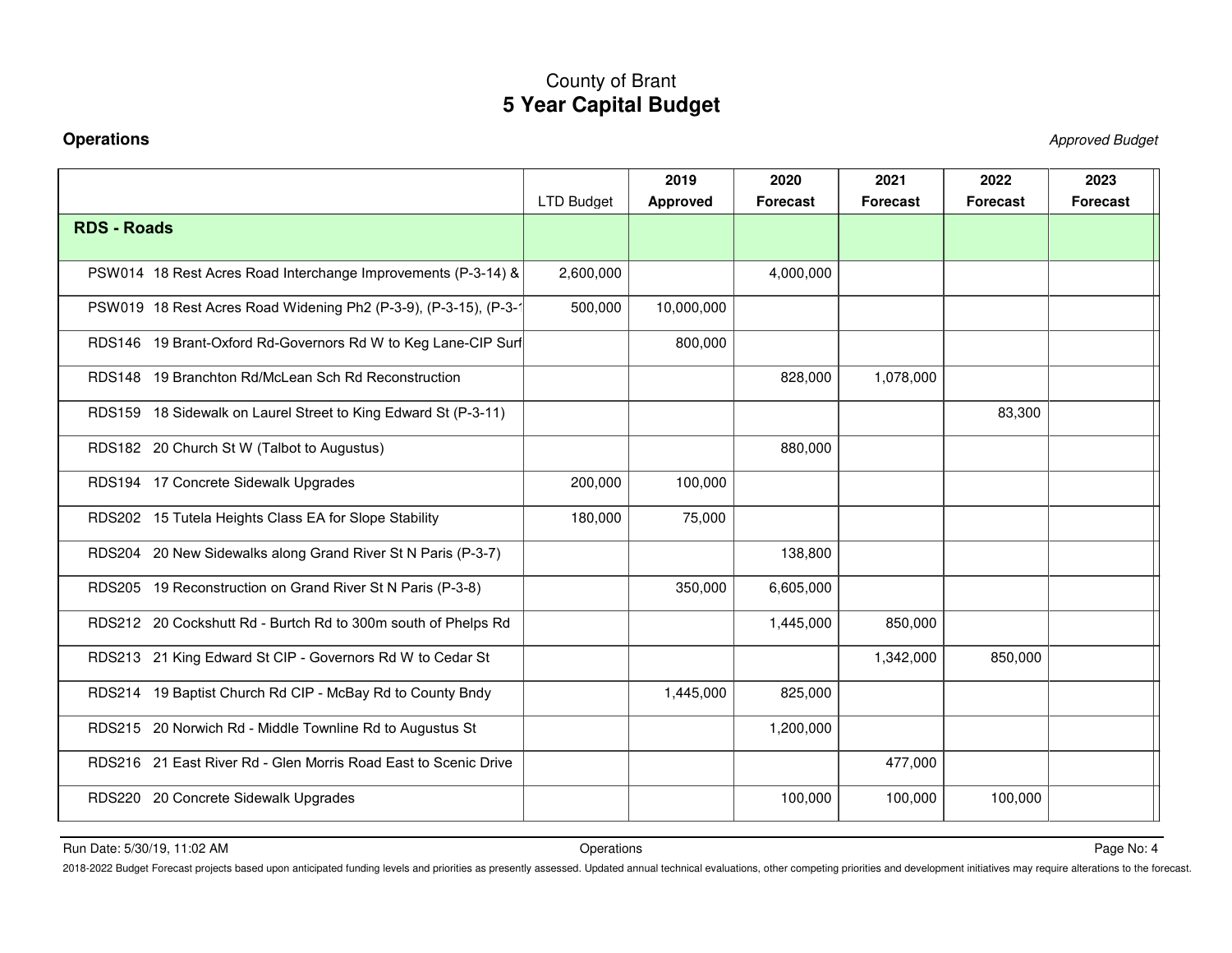**Operations** Approved Budget

|                                                                  | <b>LTD Budget</b> | 2019<br><b>Approved</b> | 2020<br><b>Forecast</b> | 2021<br><b>Forecast</b> | 2022<br><b>Forecast</b> | 2023<br><b>Forecast</b> |
|------------------------------------------------------------------|-------------------|-------------------------|-------------------------|-------------------------|-------------------------|-------------------------|
| RDS223 20 Main St N/Andrew St Inter Improve (G-3-3)              |                   |                         | 62,400                  |                         |                         |                         |
| RDS226 19 Upgrade Existing Traffic Signals                       |                   | 110,000                 | 110,000                 | 110,000                 | 110,000                 |                         |
| RDS229 21 East River Rd - Glen Morris Rd E to County Bndy        |                   |                         |                         | 450,000                 |                         |                         |
| RDS230 21 King Street S - Oakland Rd to Jenkins Rd               |                   |                         |                         | 1,068,000               |                         |                         |
| RDS231 21 Harley Rd - West 1/4 Townline Rd to Muir Rd S          |                   |                         |                         | 500,000                 |                         |                         |
| RDS232 21 Pinehurst Rd - Hot Mix Resurfacing                     |                   |                         |                         | 400,000                 |                         |                         |
| RDS238 20 Colborne St W/Pleasant Ridge intersection improvemen   |                   |                         | 600,000                 |                         |                         |                         |
| RDS239 21 St. George Rd-McLean School to Brant-Waterloo Rd       |                   |                         |                         | 800,000                 |                         |                         |
| RDS240 22 Hwy 54-resurface-Rd 18 to County boundary              |                   |                         |                         |                         | 1,000,000               |                         |
| RDS241 22 Colborne St E-Langford Rd to Shaver St-micro surface   |                   |                         |                         |                         | 600,000                 |                         |
| RDS242 22 Burtch Rd-Pleasant Ridge to Mt. Pleasant Rd-reconstruc |                   |                         |                         |                         | 600,000                 |                         |
| RDS243 22 Colborne St W-Bishopsgate to Hwy 24                    |                   |                         |                         |                         | 1,000,000               |                         |
| RDS244 22 Road 22 CIP Sawmill Rd to Hwy 54                       |                   |                         |                         |                         | 1,320,000               |                         |
| RDS250 19 Highway 2 - Muir Rd N to Middle Townline Rd - Resurfac |                   |                         |                         |                         |                         | 800,000                 |
| RDS259 21 Transportation Master Plan Update                      |                   |                         |                         | 195,000                 |                         |                         |
| RDS260 19 King Edward Street - Rest Acres to Misener West Surfac |                   | 1,800,000               |                         |                         |                         |                         |
| RDS261 21 St George Traffic Study                                |                   |                         |                         | 200,000                 |                         |                         |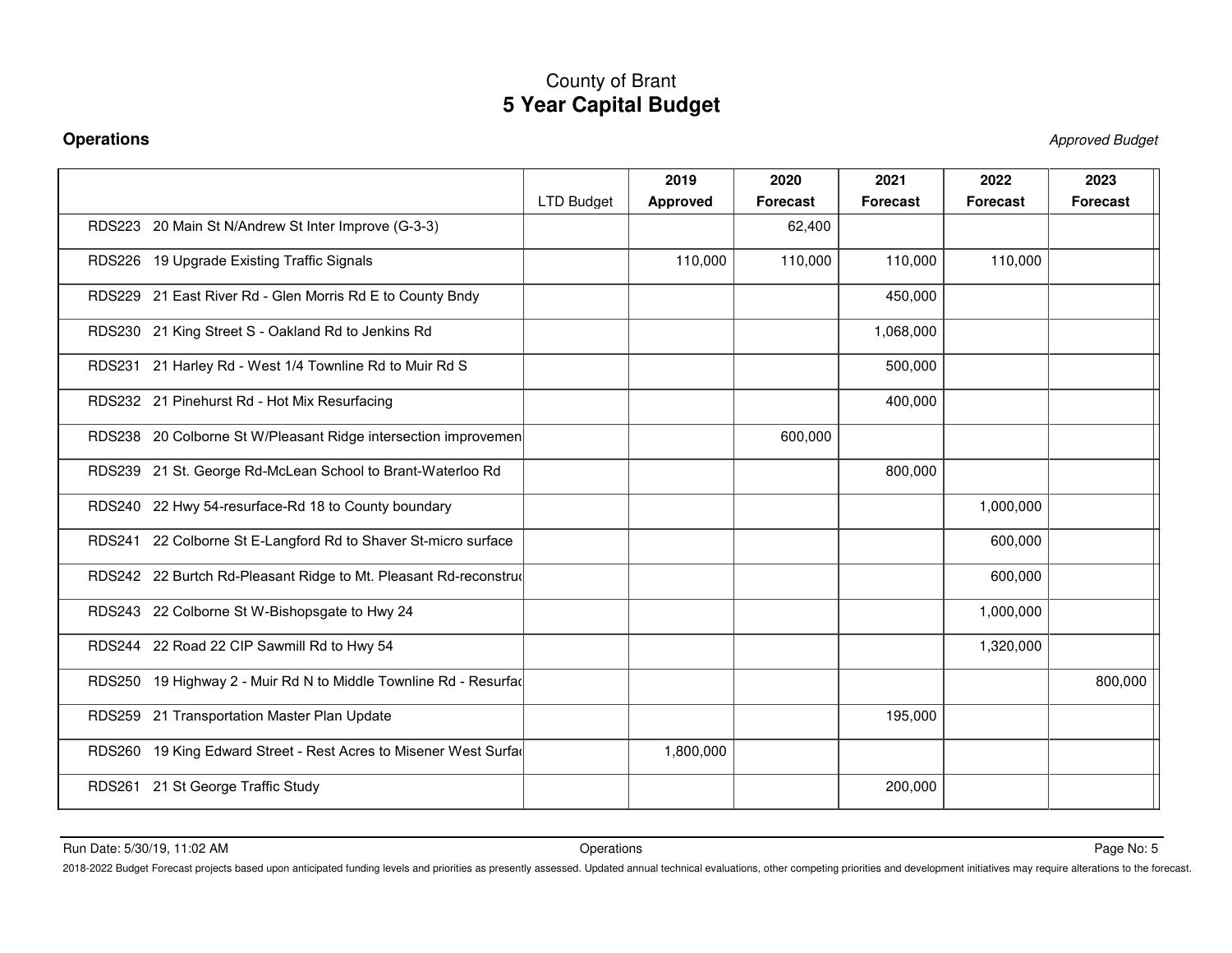**Operations** Approved Budget

|                                                                    | <b>LTD Budget</b> | 2019<br><b>Approved</b> | 2020<br><b>Forecast</b> | 2021<br><b>Forecast</b> | 2022<br><b>Forecast</b> | 2023<br><b>Forecast</b> |
|--------------------------------------------------------------------|-------------------|-------------------------|-------------------------|-------------------------|-------------------------|-------------------------|
| RDS262 19 Powerline Road - West of Rest Acres Road                 |                   | 800,000                 |                         |                         |                         |                         |
| RDS263 19 Arlington Parkway - west of Rest Acres Road              |                   | 600,000                 |                         |                         |                         |                         |
| RDS264 21 Bishopsgate Road Interchange                             |                   | 1,200,000               |                         | 3,000,000               | 12,000,000              |                         |
| RDS265 22 King Edward Street Improvements at Falkland              |                   | 1,400,000               |                         |                         | 1,000,000               | 9,000,000               |
| RDS266 19 Burtch Road - Mt. Pleasant Road to Trailhead to the west |                   | 35,000                  | 250,000                 |                         |                         |                         |
| RDS267 21 Watts Pond Road - Ayr Road to Brant-Oxford Road          |                   |                         |                         | 200,000                 | 1,800,000               |                         |
| RDS268 19 Brant-Oxford Road-Keg Lane to Brant-Waterloo Rd          |                   | 350,000                 |                         |                         |                         |                         |
| RDS269 19 Puttown Rd CIP-Governors Rd W to King Edward             |                   | 450,000                 |                         |                         |                         |                         |
| RDS270 19 Market St at CN rail crossing-upgrade by CN              |                   | 85,000                  |                         |                         |                         |                         |
| RDS271 19 Queen St. Servicing                                      |                   | 20,000                  |                         |                         |                         |                         |
| RDS272 19 Market Street - (Silver to Capron)                       |                   | 900,000                 |                         |                         |                         |                         |
| RDS273 19 Brant/Brantford Transportation Study                     |                   | 70,000                  |                         |                         |                         |                         |
| <b>Total</b>                                                       |                   | 20,590,000              | 17,044,200              | 10,770,000              | 20,463,300              | 9,800,000               |
|                                                                    |                   |                         |                         |                         |                         |                         |
| <b>SOL - Solid Waste</b>                                           |                   |                         |                         |                         |                         |                         |
| SOL013 11 Landfill Site Improvements                               | 1,200,000         | 100,000                 | 100,000                 | 100,000                 | 100,000                 | 100,000                 |
| SOL018 20 Biggars Lane Landfill Expansion                          |                   | 500,000                 | 4,000,000               |                         |                         |                         |
| <b>Total</b>                                                       |                   | 600,000                 | 4,100,000               | 100,000                 | 100,000                 | 100,000                 |

Run Date: 5/30/19, 11:02 AM Page No: 6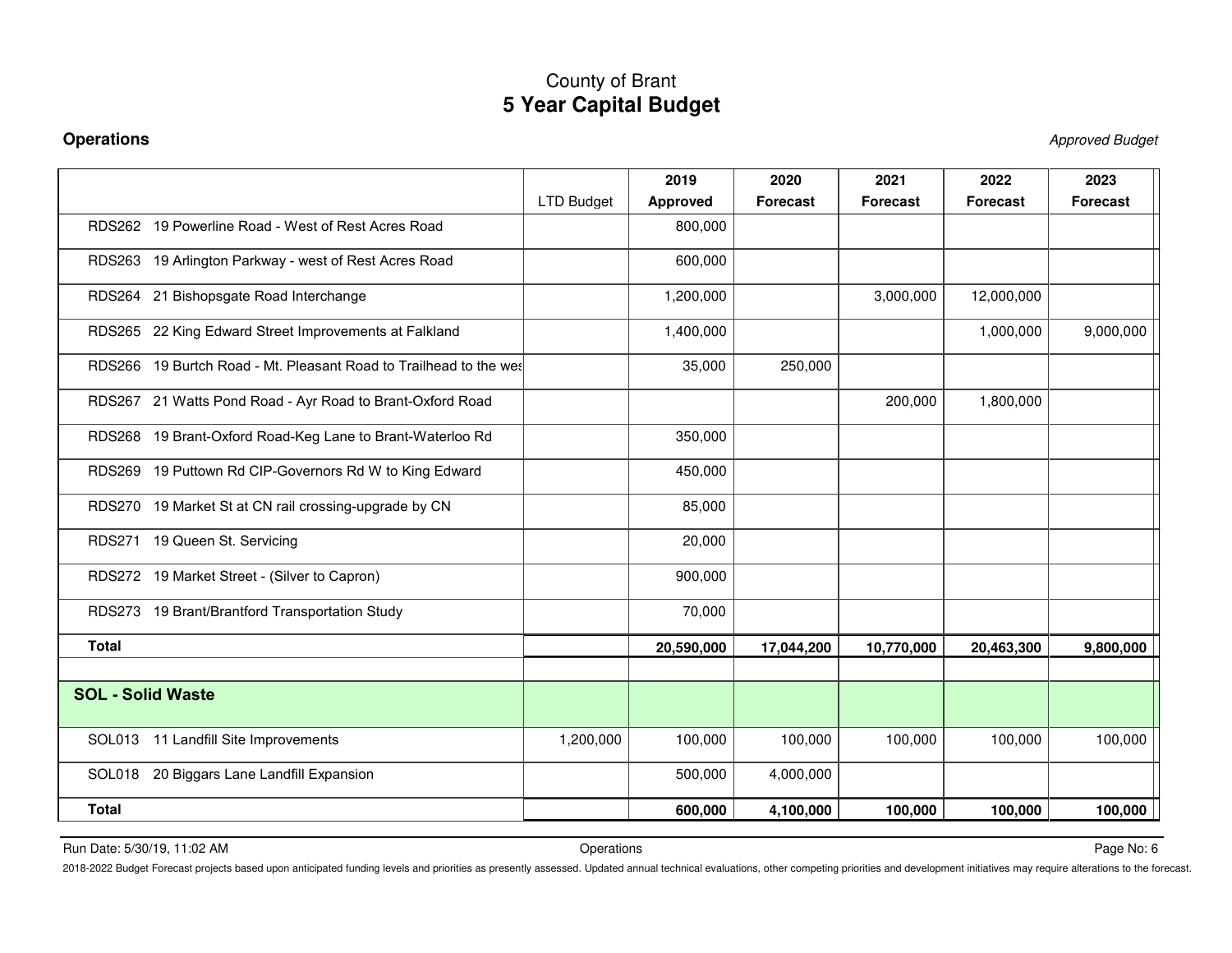**Operations** Approved Budget

|                                                                |                   | 2019            | 2020            | 2021            | 2022            | 2023            |
|----------------------------------------------------------------|-------------------|-----------------|-----------------|-----------------|-----------------|-----------------|
|                                                                | <b>LTD Budget</b> | <b>Approved</b> | <b>Forecast</b> | <b>Forecast</b> | <b>Forecast</b> | <b>Forecast</b> |
| <b>SWM - Storm Water Management</b>                            |                   |                 |                 |                 |                 |                 |
| SWM012 14 New Storm Sewer - Dundas East, Paris Rd, Consolidate |                   |                 |                 | 1,232,953       |                 |                 |
| SWM017 13 Storm water facility work                            | 1,598,646         | 150,000         | 150,000         | 150,000         | 150,000         | 150,000         |
| SWM019 19 New and Upgrades to storm sewers on Grand River St N |                   | 100,000         | 1,300,000       |                 |                 |                 |
| SWM021 19 Paris Flood Protection Works                         |                   | 1,080,000       |                 |                 |                 |                 |
| SWM022 19 Burford Drainage Assessment                          |                   | 100,000         |                 |                 |                 |                 |
| <b>Total</b>                                                   |                   | 1,430,000       | 1,450,000       | 1,382,953       | 150,000         | 150,000         |
| <b>WAT - Water</b>                                             |                   |                 |                 |                 |                 |                 |
| WAT071 16 Storage Barn - Gilbert                               |                   |                 |                 | 200,000         |                 |                 |
| WAT084 19 Penman's Raceway Park watermain                      |                   | 200,000         |                 | 250,000         |                 |                 |
| WAT089 14 Water Meter replacement program                      | 1,170,807         | 600,000         |                 |                 |                 |                 |
| WAT105 20 Paris new Zone 3 Elevated Storage (P-1-9)            |                   |                 | 50,000          | 3,444,700       |                 |                 |
| WAT111 16 Airport Water Distribution System Upgrades Phase 1   | 796,000           | 796,000         |                 |                 |                 |                 |
| WAT117 18 Dundas St E watermain replacement                    | 50,000            |                 |                 | 1,250,000       |                 |                 |
| WAT119 19 Watermain Replacement                                |                   | 1,500,000       | 2,000,000       | 2,000,000       | 2,000,000       |                 |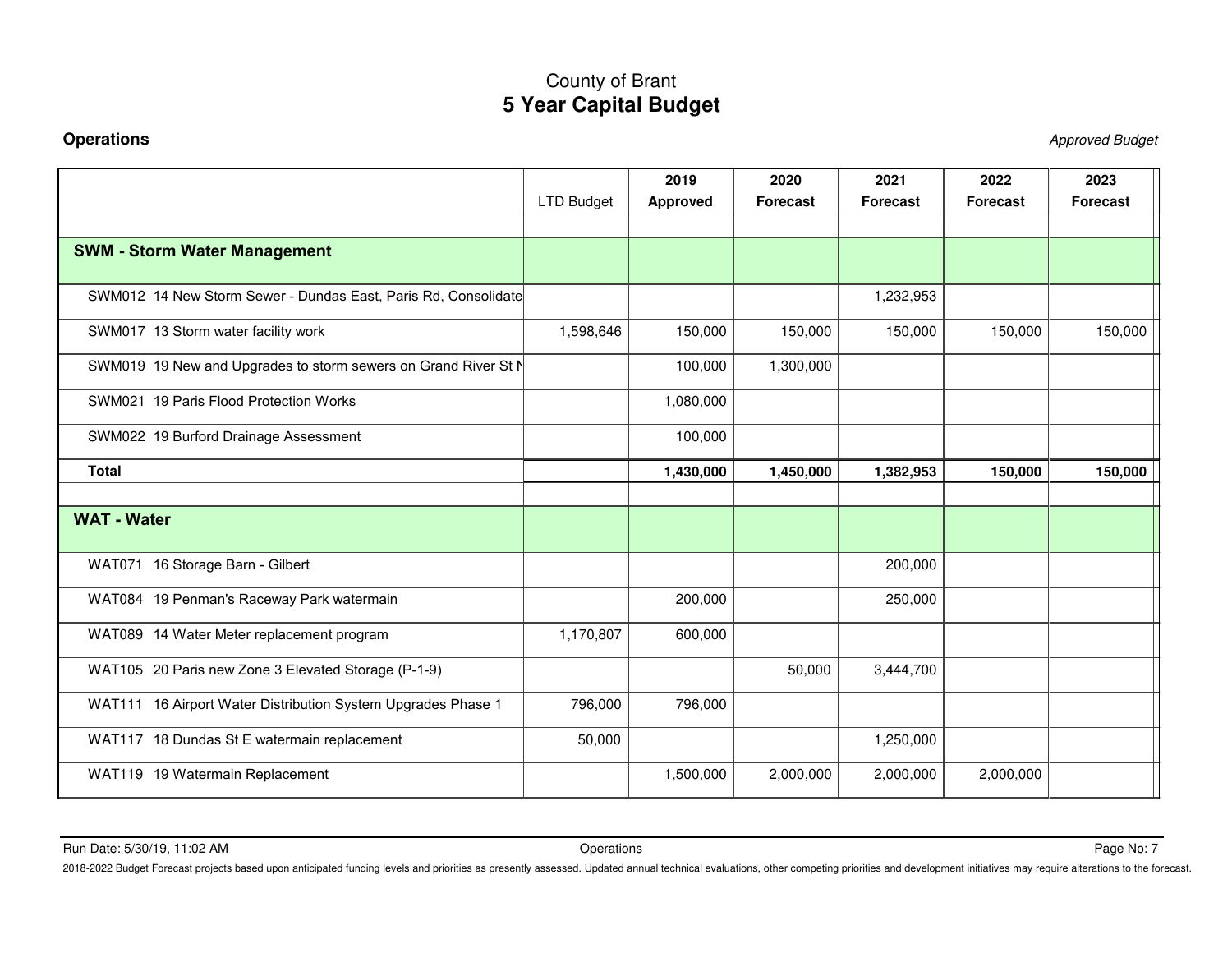**Operations** Approved Budget

|                                                                   | <b>LTD Budget</b> | 2019<br><b>Approved</b> | 2020<br>Forecast | 2021<br><b>Forecast</b> | 2022<br><b>Forecast</b> | 2023<br><b>Forecast</b> |
|-------------------------------------------------------------------|-------------------|-------------------------|------------------|-------------------------|-------------------------|-------------------------|
| WAT121 17 Grand River St N-Silver to Scott watermain replacement  | 75,000            |                         | 1,350,000        |                         |                         |                         |
| WAT125 17 SCADA Maintenance                                       | 200,000           | 100,000                 | 100,000          | 100,000                 |                         |                         |
| WAT126 21 Oak Park Elevated Tank - Exterior and Interior Painting |                   |                         |                  | 700,000                 |                         |                         |
| WAT128 19 Water Utility Truck / Service Vehicle                   |                   | 45,000                  |                  |                         |                         |                         |
| WAT129 20 Water Utility Truck / Service Vehicle                   |                   |                         | 45,000           |                         |                         |                         |
| WAT130 21 Water Utility Truck / Service Vehicle                   |                   |                         |                  | 45,000                  |                         |                         |
| WAT134 18 Market Street Watermain Replacement - Silver to Capro   | 150,000           | 80,000                  |                  |                         |                         |                         |
| WAT135 21 Main Street Watermain Replacement - Ball to Creeden     |                   |                         |                  | 20,000                  | 80,000                  |                         |
| WAT137 20 Airport Aquifer Water Supply                            |                   |                         | 9,000,000        |                         |                         |                         |
| WAT138 22 Water Utility Truck / Service Vehicle                   |                   |                         |                  |                         | 45,000                  |                         |
| WAT139 19 Oak Park Elevated Tank - Paint Bowl                     |                   | 1,000,000               |                  |                         |                         |                         |
| WAT144 20 Grand R. St. N. PRV Relocation                          |                   | 35,000                  | 200,000          |                         |                         |                         |
| WAT145 22 William St. Watermain Replacement (GRSN to Walnut)      |                   |                         |                  |                         | 70,000                  | 650,000                 |
| WAT146 22 Grand River Crossing (Willow to GRSS)                   |                   |                         |                  |                         | 110,000                 |                         |
| WAT147 23 Grand R. St. N. Watermain Replacment (Paris Links to \  |                   |                         |                  |                         | 150,000                 | 1,250,000               |
| WAT148 19 Queen St. Servicing                                     |                   | 95,000                  |                  |                         |                         |                         |
| WAT149 19 Oak Ave. Watermain Replacement                          |                   | 100,000                 |                  |                         |                         |                         |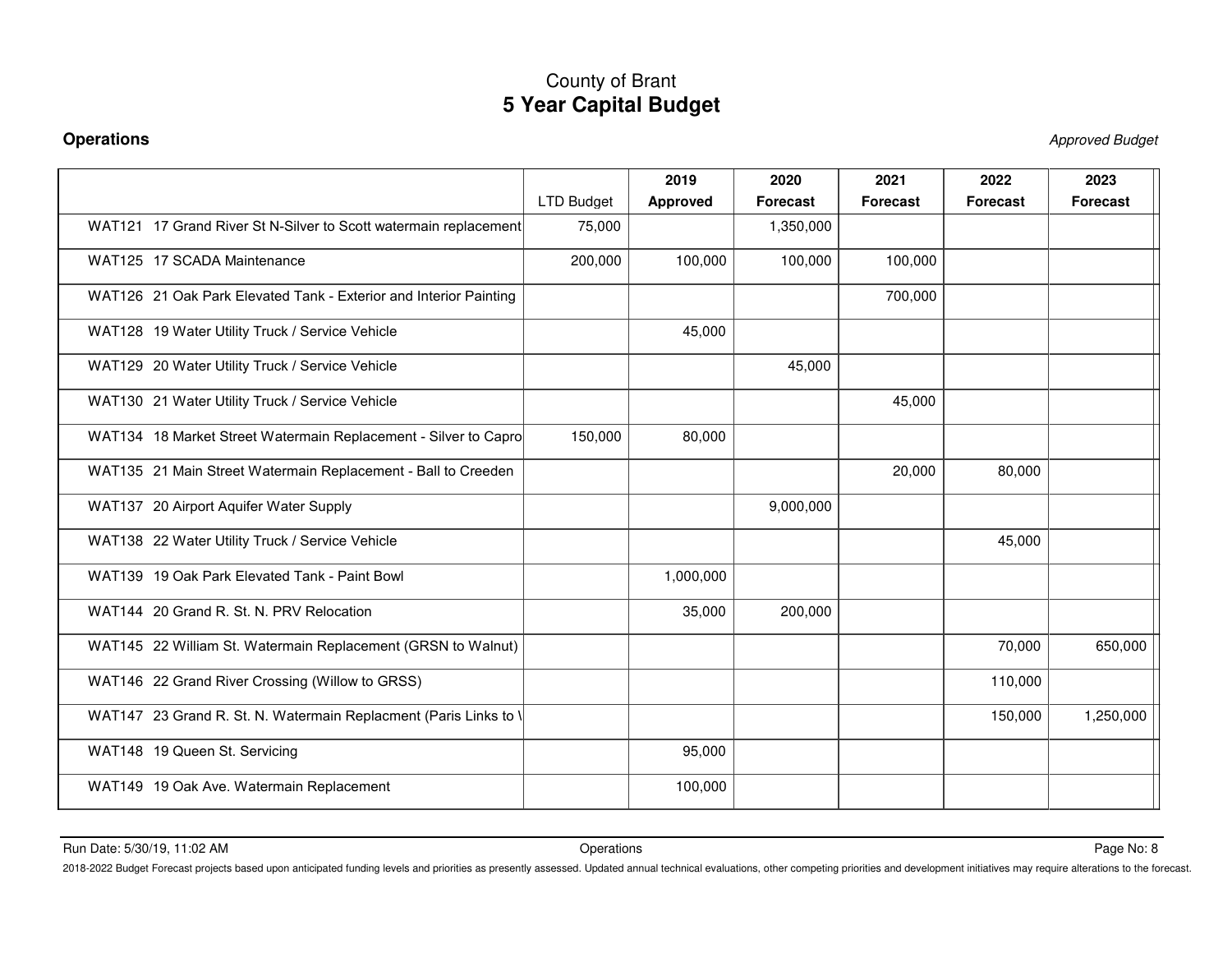**Operations** Approved Budget

|                                                                   |                   | 2019            | 2020            | 2021            | 2022            | 2023            |
|-------------------------------------------------------------------|-------------------|-----------------|-----------------|-----------------|-----------------|-----------------|
|                                                                   | <b>LTD Budget</b> | <b>Approved</b> | <b>Forecast</b> | <b>Forecast</b> | <b>Forecast</b> | <b>Forecast</b> |
| WAT150 19 Superintendent's Vehicle Replacement                    |                   | 35,000          |                 |                 |                 |                 |
| WAT151 23 Water Utility Truck / Service Vehicle                   |                   |                 |                 |                 |                 | 45,000          |
| WAT152 19 Task Management Program                                 |                   | 50,000          |                 |                 |                 |                 |
| WAT153 19 Bethel Rd Temporary Servicing for OPP Station           |                   | 300,000         |                 |                 |                 |                 |
| <b>Total</b>                                                      |                   | 4,936,000       | 12,745,000      | 8,009,700       | 2,455,000       | 1,945,000       |
|                                                                   |                   |                 |                 |                 |                 |                 |
| <b>WST - Waste Water</b>                                          |                   |                 |                 |                 |                 |                 |
| WST073 18 New and upgrades to sanitary sewers on Grand River S    |                   | 362,600         | 560,000         |                 |                 |                 |
| WST074 15 Misc. Sewer Repairs                                     | 300,000           | 100,000         | 100,000         | 100,000         | 100,000         | 100,000         |
| WST077 20 Upgrades to Grand River Street North SPS (P-2-5)        |                   |                 | 750,000         |                 |                 |                 |
| WST079 21 Upgrades Paris Sanitary Sewers - Race, Ball (P-2-11)    |                   |                 |                 | 754,900         |                 |                 |
| WST080 21 Paris WPCP Expansion (P-2-12)                           |                   |                 |                 | 6,202,100       |                 |                 |
| WST081 17 Misc Facility Repairs/Maintenance - OCWA                | 359,000           | 150,000         | 150,000         | 150,000         | 150,000         | 150,000         |
| WST085 22 New Sanitary Pumping Station Paris East (P-2-2)         |                   |                 |                 |                 | 1,032,600       |                 |
| WST086 22 Willow Street Sewer Replacement (P-2-4)                 |                   |                 |                 |                 | 495,000         |                 |
| WST090 19 Queen St. Servicing                                     |                   | 80,000          |                 |                 |                 |                 |
| WST091 19 Market Street Sanitary Sewer Replacement - (Silver to C |                   | 260,000         |                 |                 |                 |                 |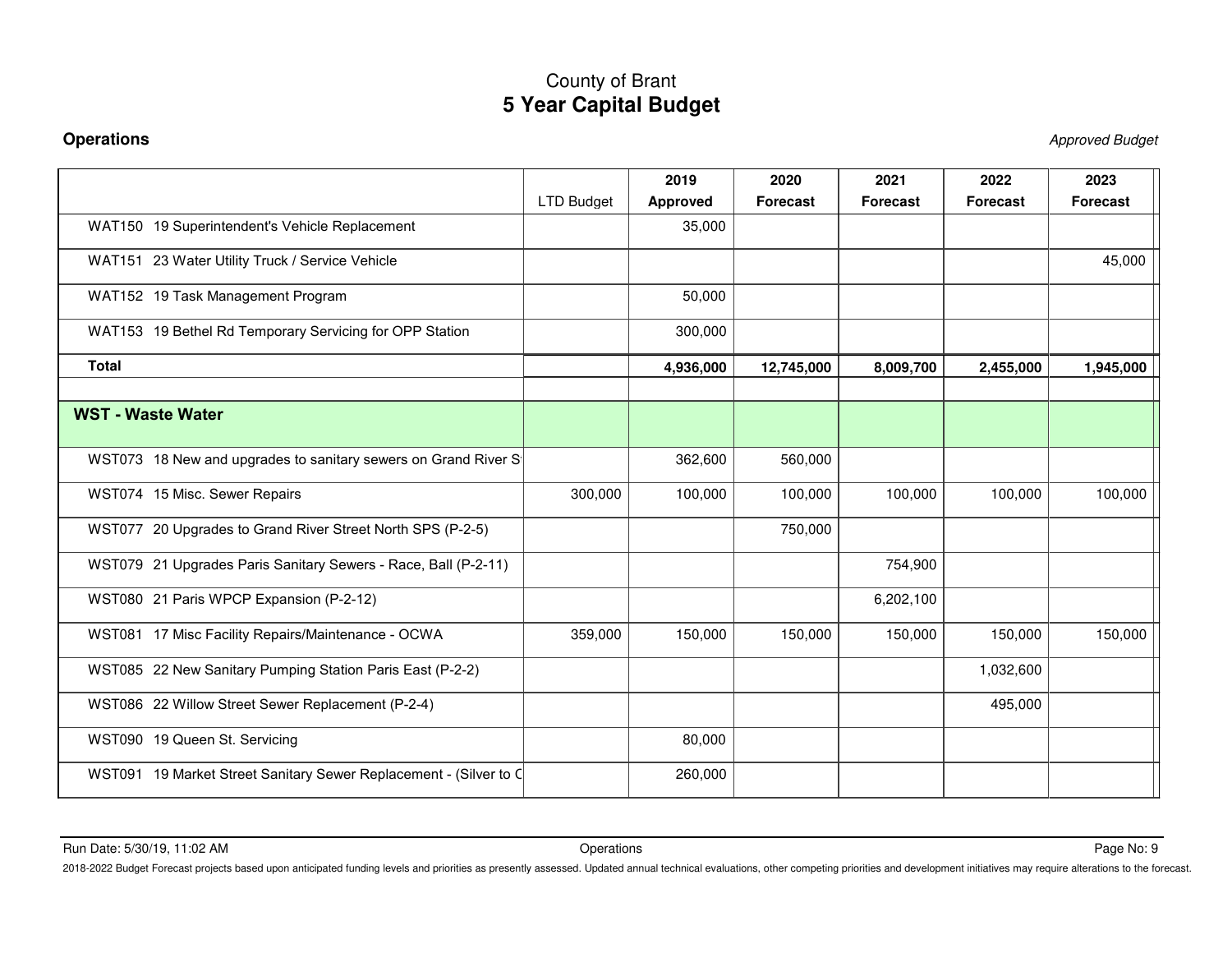**Operations** Approved Budget

|                                                                 |            | 2019            | 2020       | 2021       | 2022            | 2023            |
|-----------------------------------------------------------------|------------|-----------------|------------|------------|-----------------|-----------------|
|                                                                 | LTD Budget | <b>Approved</b> | Forecast   | Forecast   | <b>Forecast</b> | <b>Forecast</b> |
| WST092 19 Ewart St. Sanitary Sewer Extension (Tower to New Fire |            | 220,000         |            |            |                 |                 |
| WST093 19 St. George WPCP Aeration Blower Replacement           |            | 250,000         |            |            |                 |                 |
| WST094 19 Paris WPCP Aeration Blower Replacement                |            | 390,000         |            |            |                 |                 |
| WST095 19 Bethel Rd Temporary Servicing for OPP Station         |            | 300,000         |            |            |                 |                 |
| WST096 19 Cainsville Sanitary Pumping Station & Forcemain       |            | 200,000         | 4,800,000  |            |                 |                 |
| WST097 19 Oak Ave Sanitary Sewer Extension                      |            | 100,000         |            |            |                 |                 |
| <b>Total</b>                                                    |            | 2,412,600       | 6,360,000  | 7,207,000  | 1,777,600       | 250,000         |
|                                                                 |            |                 |            |            |                 |                 |
| <b>Total Operations</b>                                         | 92,508,332 | 34,721,100      | 47,667,000 | 29,709,653 | 28,200,900      | 14,445,000      |
| <b>Total Operations</b>                                         | 92,508,332 | 34,721,100      | 47,667,000 | 29,709,653 | 28,200,900      | 14,445,000      |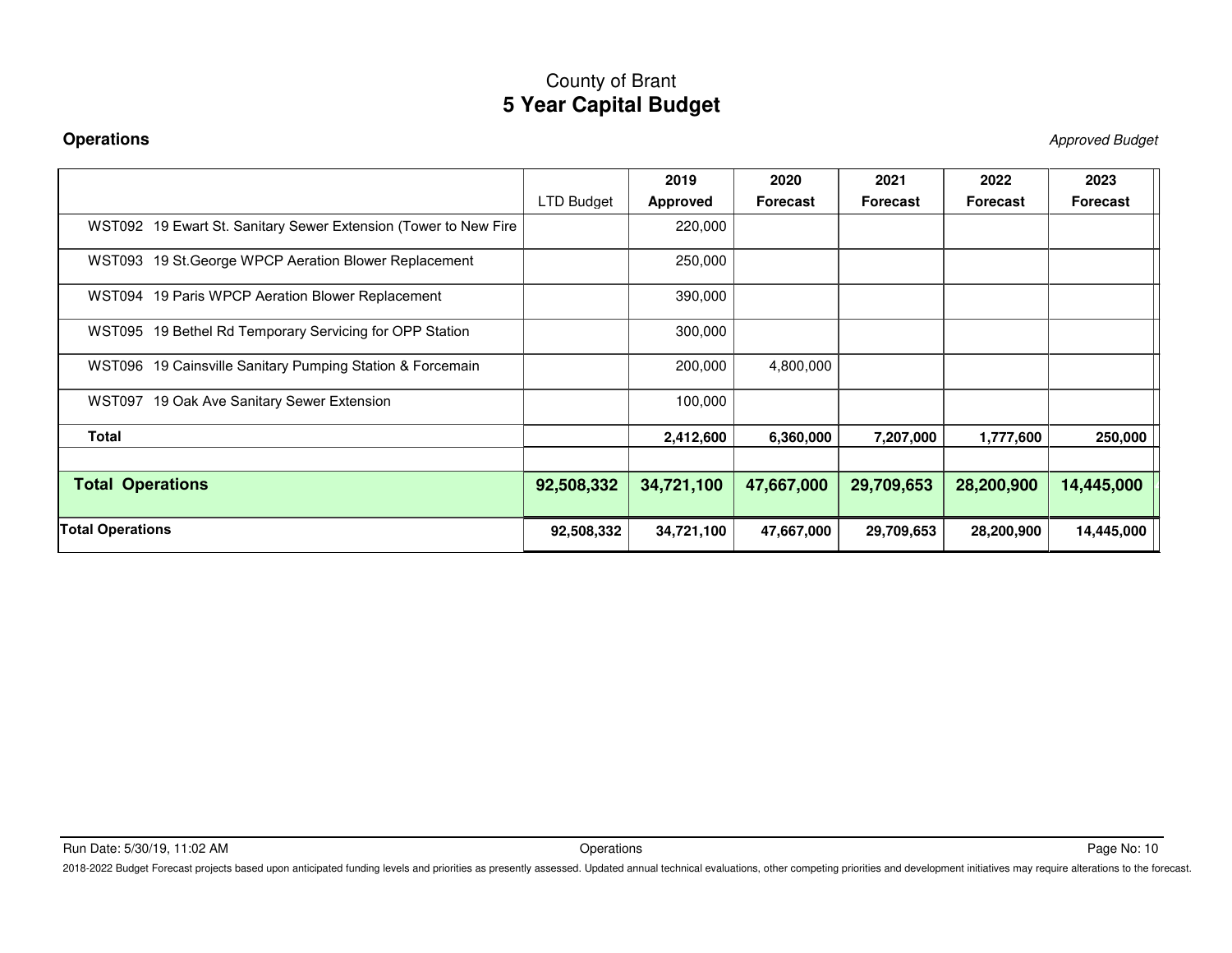### <span id="page-15-0"></span>**Community & Protective Services** Approved Budget

|                                                  |                   | 2019            | 2020     | 2021            | 2022            | 2023            |
|--------------------------------------------------|-------------------|-----------------|----------|-----------------|-----------------|-----------------|
|                                                  | <b>LTD Budget</b> | <b>Approved</b> | Forecast | <b>Forecast</b> | <b>Forecast</b> | <b>Forecast</b> |
| <b>Community &amp; Protective Services</b>       |                   |                 |          |                 |                 |                 |
| <b>CEM - Cemetery</b>                            |                   |                 |          |                 |                 |                 |
| CEM018 17 Replacement small tractor              |                   |                 | 45,000   |                 |                 |                 |
| CEM029 19 Scotland Cemetery Road Paving          |                   | 40,000          |          |                 |                 |                 |
| CEM030 20 Harley Cemetery Road Paving            |                   |                 | 38,000   |                 |                 |                 |
| CEM037 19 Fence Replacement Active Cemeteries    |                   |                 | 25,000   | 25,000          |                 |                 |
| CEM039 19 Paris Cemetery Paving                  |                   |                 | 25,000   | 50,000          |                 |                 |
| CEM040 19 Cemetery Mower                         |                   | 17,000          |          |                 |                 |                 |
| CEM046 21 Cemetery 3/4 Ton Truck                 |                   |                 |          | 40,000          |                 |                 |
| CEM047 21 Cemetery Survey Mt. Pleasant Expansion |                   |                 |          | 10,000          |                 |                 |
| CEM048 22 Columbarium #3 Paris Cemetery          |                   |                 |          |                 | 50,000          |                 |
| CEM049 22 Relocation of Storage Compound         |                   |                 |          |                 | 15,000          |                 |
| CEM050 22 Cemetery Mower                         |                   |                 |          |                 | 17,000          |                 |
| CEM052 21 Cemetery Utility Vehicle               |                   |                 | 16,000   |                 |                 |                 |
| CEM053 20 Cemetery Mower Replacement             |                   |                 | 15,000   |                 |                 |                 |
| CEM054 21 Cemetery Mower Replacement             |                   |                 |          | 15,500          |                 |                 |
| CEM055 21 Paris Cemetery Scattering Garden       |                   |                 |          | 25,000          |                 |                 |

Run Date: 5/30/19, 11:03 AM Page No: 1 Community & Protective Services Page No: 1 2014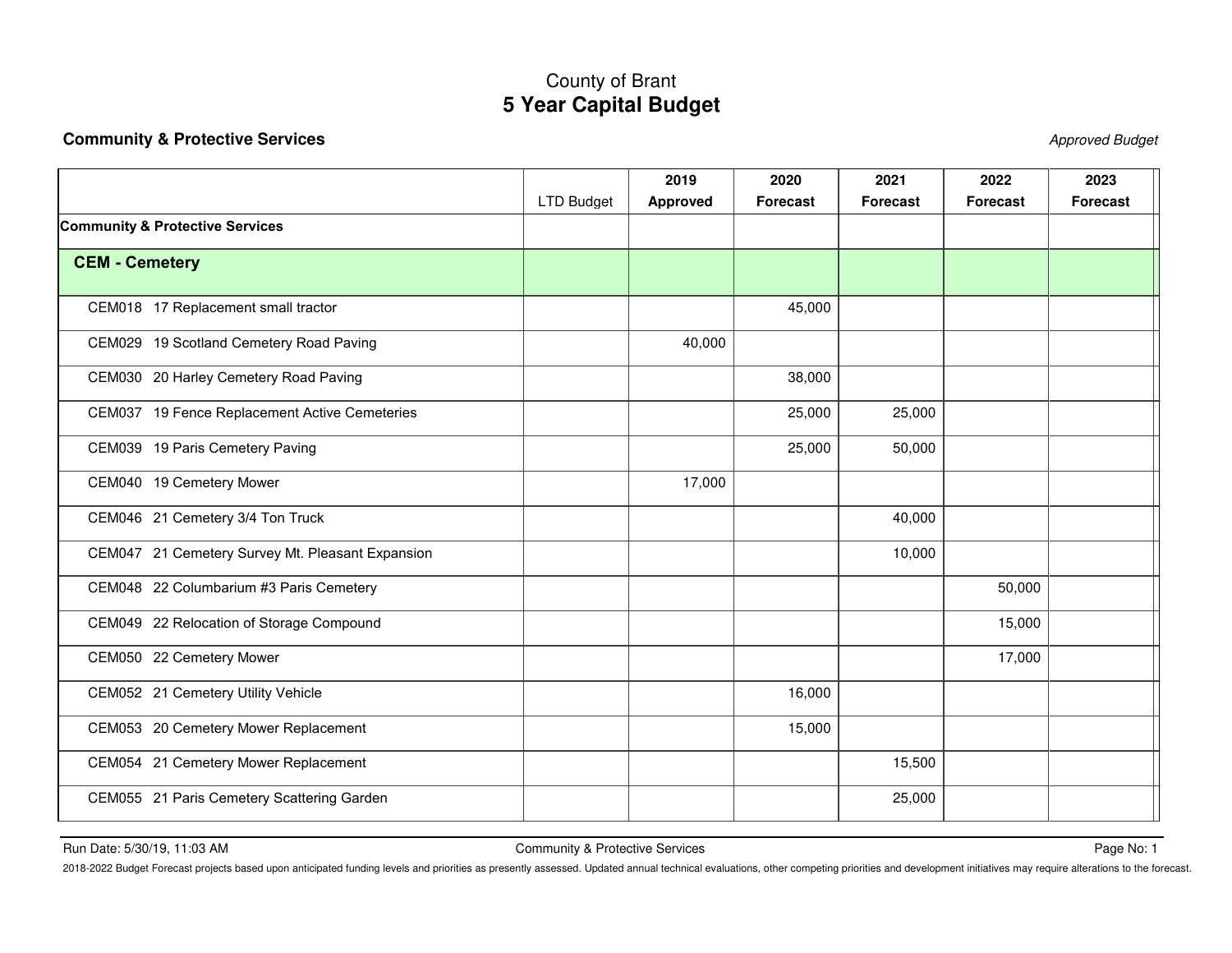### **Community & Protective Services** Approved Budget

|                                                               | LTD Budget | 2019            | 2020<br><b>Forecast</b> | 2021<br><b>Forecast</b> | 2022<br><b>Forecast</b> | 2023<br><b>Forecast</b> |
|---------------------------------------------------------------|------------|-----------------|-------------------------|-------------------------|-------------------------|-------------------------|
|                                                               |            | <b>Approved</b> |                         |                         |                         |                         |
| CEM056 21 Oakland Cemetery Expansion                          |            |                 |                         | 30,000                  |                         |                         |
| <b>Total</b>                                                  |            | 57,000          | 164,000                 | 195,500                 | 82,000                  |                         |
|                                                               |            |                 |                         |                         |                         |                         |
| <b>COM - Community Services</b>                               |            |                 |                         |                         |                         |                         |
| COM003 16 Recreation Software                                 | 60,000     | 40,000          |                         |                         |                         |                         |
| <b>Total</b>                                                  |            | 40,000          |                         |                         |                         |                         |
|                                                               |            |                 |                         |                         |                         |                         |
| <b>PRG - Community Relations</b>                              |            |                 |                         |                         |                         |                         |
| PRG006 19 Pool Slide Replacement                              |            | 50,000          |                         |                         |                         |                         |
| PRG007 19 Main Building Paris Communtiy Pool-Roof Replacement |            | 50,000          |                         |                         |                         |                         |
| PRG008 19 Pool Painting                                       |            | 15,000          |                         |                         |                         |                         |
| <b>Total</b>                                                  |            | 115,000         |                         |                         |                         |                         |
|                                                               |            |                 |                         |                         |                         |                         |
| <b>PRT - Parks, Rec and Trails</b>                            |            |                 |                         |                         |                         |                         |
| PRT072 18 Edgar Park (S-0-16)                                 | 90,000     | 95,000          |                         |                         |                         |                         |
| PRT073 18 Riverview Heights Park (Piovaty) (S-0-15)           | 100,000    | 43,000          |                         |                         |                         |                         |
| PRT074 17 Grandville Trail (S-0-26)                           |            |                 |                         | 35,000                  |                         |                         |
| PRT112 19 Mt. Pleasant Park Lighting Retrofit                 |            |                 | 75,000                  |                         |                         |                         |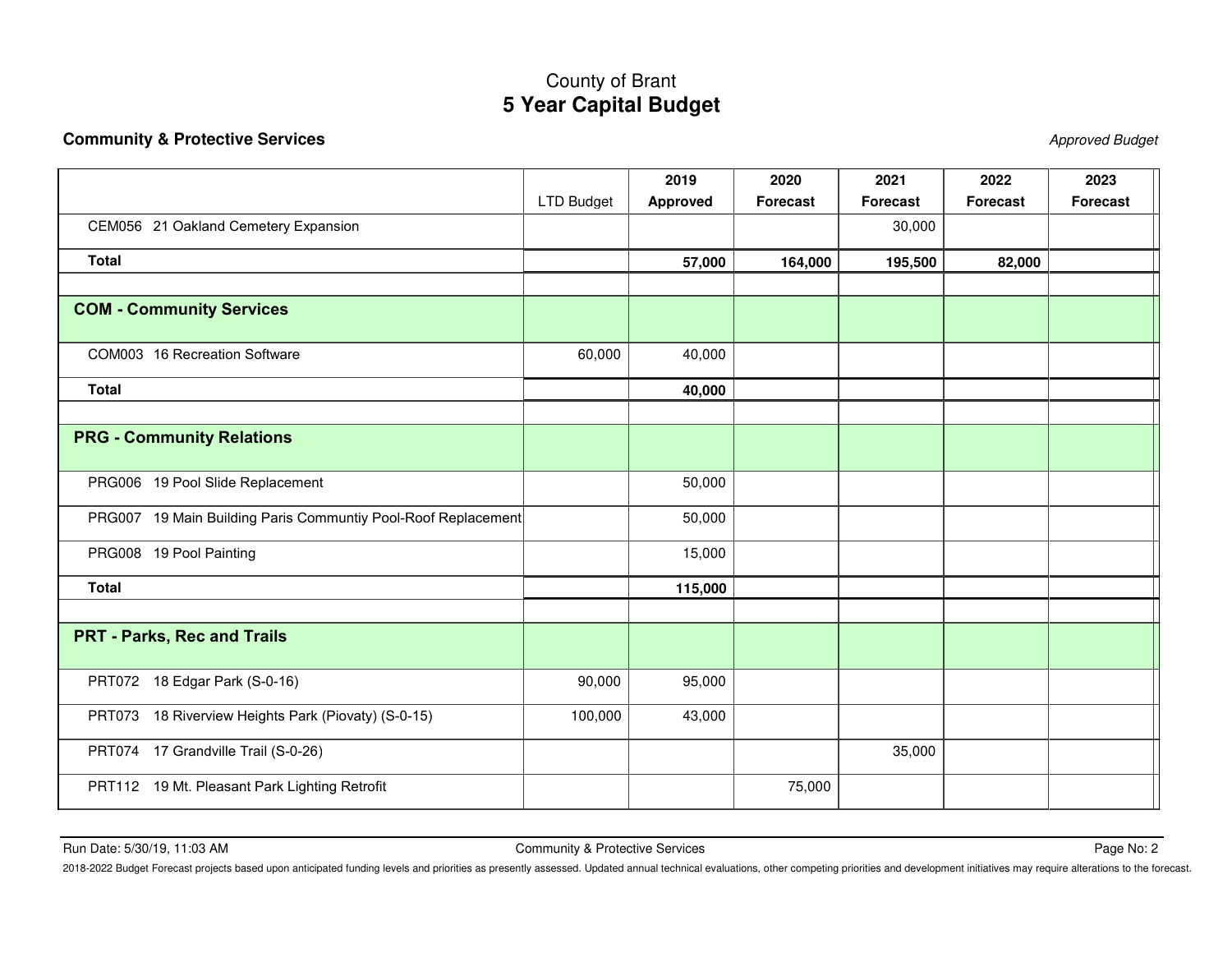### **Community & Protective Services** Approved Budget

|                                                          |                   | 2019            | 2020            | 2021            | 2022            | 2023            |
|----------------------------------------------------------|-------------------|-----------------|-----------------|-----------------|-----------------|-----------------|
|                                                          | <b>LTD Budget</b> | <b>Approved</b> | <b>Forecast</b> | <b>Forecast</b> | <b>Forecast</b> | <b>Forecast</b> |
| PRT120 18 Paris Lions Park Independent Play Equipment    |                   |                 | 25,000          | 35,000          |                 |                 |
| PRT125 18 Syl Apps Property Lighting                     |                   |                 | 50,000          |                 |                 |                 |
| PRT143 20 SD Parks Truck                                 |                   |                 | 40,000          |                 |                 |                 |
| PRT146 19 Empire Park Equipment (S-0-11)                 |                   |                 |                 |                 | 150,000         | 332,000         |
| PRT147 19 Ball Diamond Fencing Harrisburg                |                   |                 | 50,000          |                 |                 |                 |
| PRT151 18 Paris Parks Storage at Green Lane              |                   |                 | 55,000          |                 |                 |                 |
| PRT153 18 Bannerman Top Dresser                          |                   |                 | 20,000          |                 |                 |                 |
| PRT156 17 Bike Pathways/Lanes (S-0-29)                   | 100,000           | 50,000          | 50,000          |                 |                 |                 |
| PRT164 19 Paris Skatepark Phase 2                        |                   |                 | 175,000         |                 |                 |                 |
| PRT166 18 Burford Tennis Courts                          |                   | 60,000          |                 |                 |                 |                 |
| PRT172 19 Jury St. Playground Equipment                  |                   |                 |                 | 40,000          |                 |                 |
| PRT173 20 Forest Drive Playground Equipment              |                   |                 | 60,000          |                 |                 |                 |
| PRT174 20 Paris Truck with Dump Box                      |                   |                 |                 | 60,000          |                 |                 |
| PRT175 20 Burford Truck                                  |                   |                 | 32,000          |                 |                 |                 |
| 20 Oakhill Heights Playground Equipment<br><b>PRT177</b> |                   |                 | 40,000          |                 |                 |                 |
| PRT178 18 Mountain Bike Trails / BMX Track               |                   |                 | 60,000          |                 |                 |                 |
| PRT179 16 Lions Park Stairs Reconstruction               |                   |                 | 100,000         |                 |                 |                 |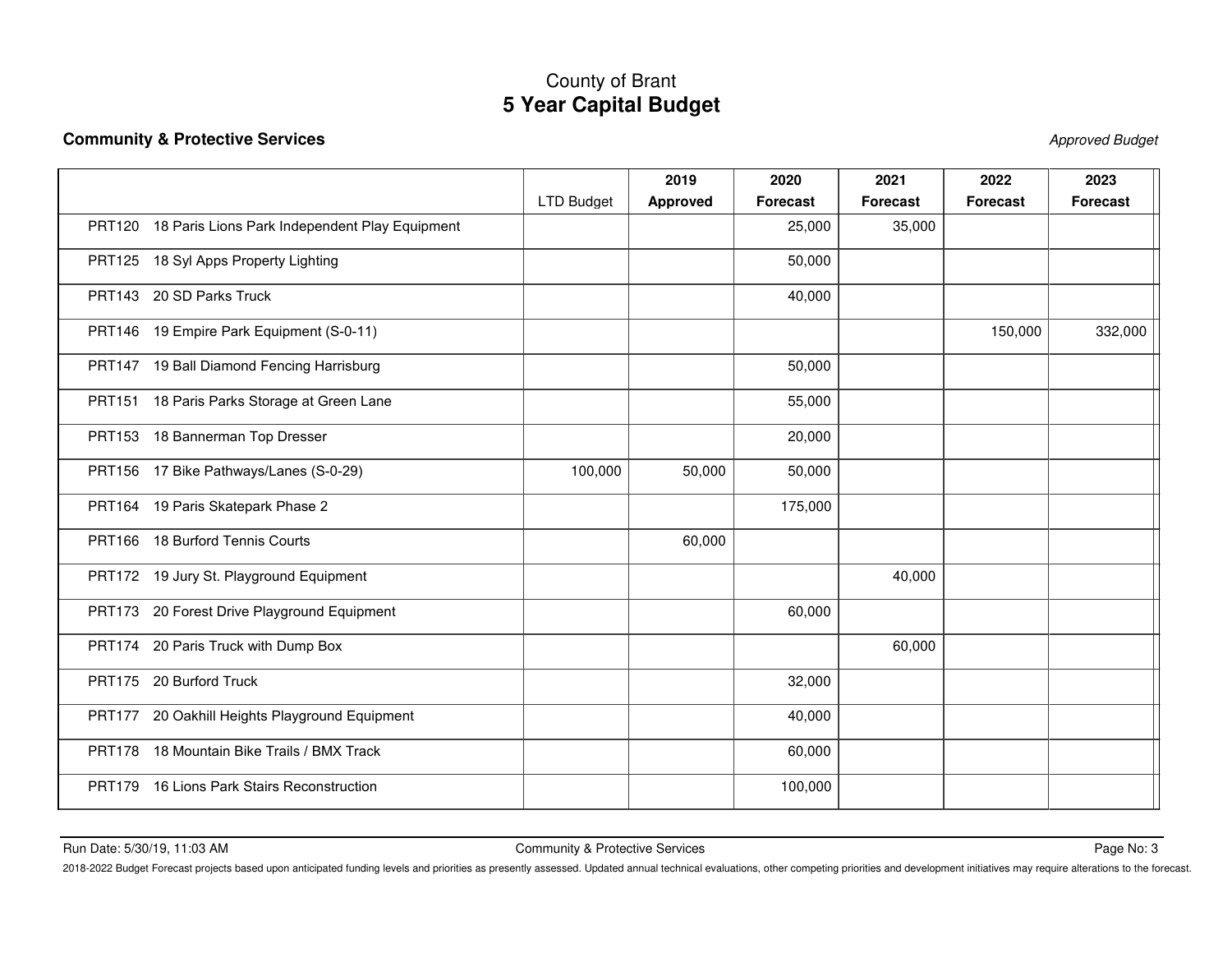### **Community & Protective Services** Approved Budget

|                                                        |                   | 2019            | 2020            | 2021            | 2022            | 2023            |
|--------------------------------------------------------|-------------------|-----------------|-----------------|-----------------|-----------------|-----------------|
|                                                        | <b>LTD Budget</b> | <b>Approved</b> | <b>Forecast</b> | <b>Forecast</b> | <b>Forecast</b> | <b>Forecast</b> |
| PRT180 18 Brookfield Parkland (Watt's Pond) (S-0-12)   | 100,000           | 180,000         |                 |                 |                 |                 |
| PRT181 20 Golf North Parkland (S-0-13)                 |                   |                 | 200,000         |                 | 50,000          |                 |
| PRT182 20 Nith Peninsula Parkland (S-0-14)             |                   |                 | 200,000         | 75,500          |                 |                 |
| PRT183 21 Grandville Park (Phase 3) (S-0-17)           |                   |                 |                 | 320,000         |                 |                 |
| PRT184 18 Grand River St. N Bike Pathway (S-0-30&31)   |                   |                 | 30,000          | 30,000          |                 |                 |
| PRT185 20 Losani Trail (St. George) (S-0-27)           |                   |                 | 100,000         |                 |                 |                 |
| PRT191 19 TH & B Resurfacing                           |                   |                 | 45,000          | 45,000          |                 |                 |
| PRT192 21 Green Lane Irrigation Pond Liner Replacement |                   |                 |                 | 30,000          |                 |                 |
| PRT193 23 Axton Park Playground Update                 |                   |                 |                 |                 | 25,000          | 125,000         |
| PRT194 21 Rest Acres Ridge Playground Update           |                   |                 |                 |                 | 50,000          |                 |
| PRT195 19 Lions Park Picnic Shelter                    |                   |                 | 75,000          |                 |                 |                 |
| PRT196 19 Paris Parks Tractor                          |                   |                 | 40,000          |                 |                 |                 |
| PRT198 19 Poplar Hills Playground                      |                   | 38,000          |                 |                 |                 |                 |
| PRT200 19 Mt. Pleasant Park Backstop                   |                   | 35,000          |                 |                 |                 |                 |
| PRT201 20 Mt. Pleasant Park Tennis Court Resurfacing   |                   |                 | 60,000          |                 |                 |                 |
| PRT202 21 Oakland Park Backstop Replacement            |                   |                 |                 | 40,000          |                 |                 |
| 20 Onondaga Ball Park Renovation<br><b>PRT203</b>      |                   |                 | 100,000         |                 |                 |                 |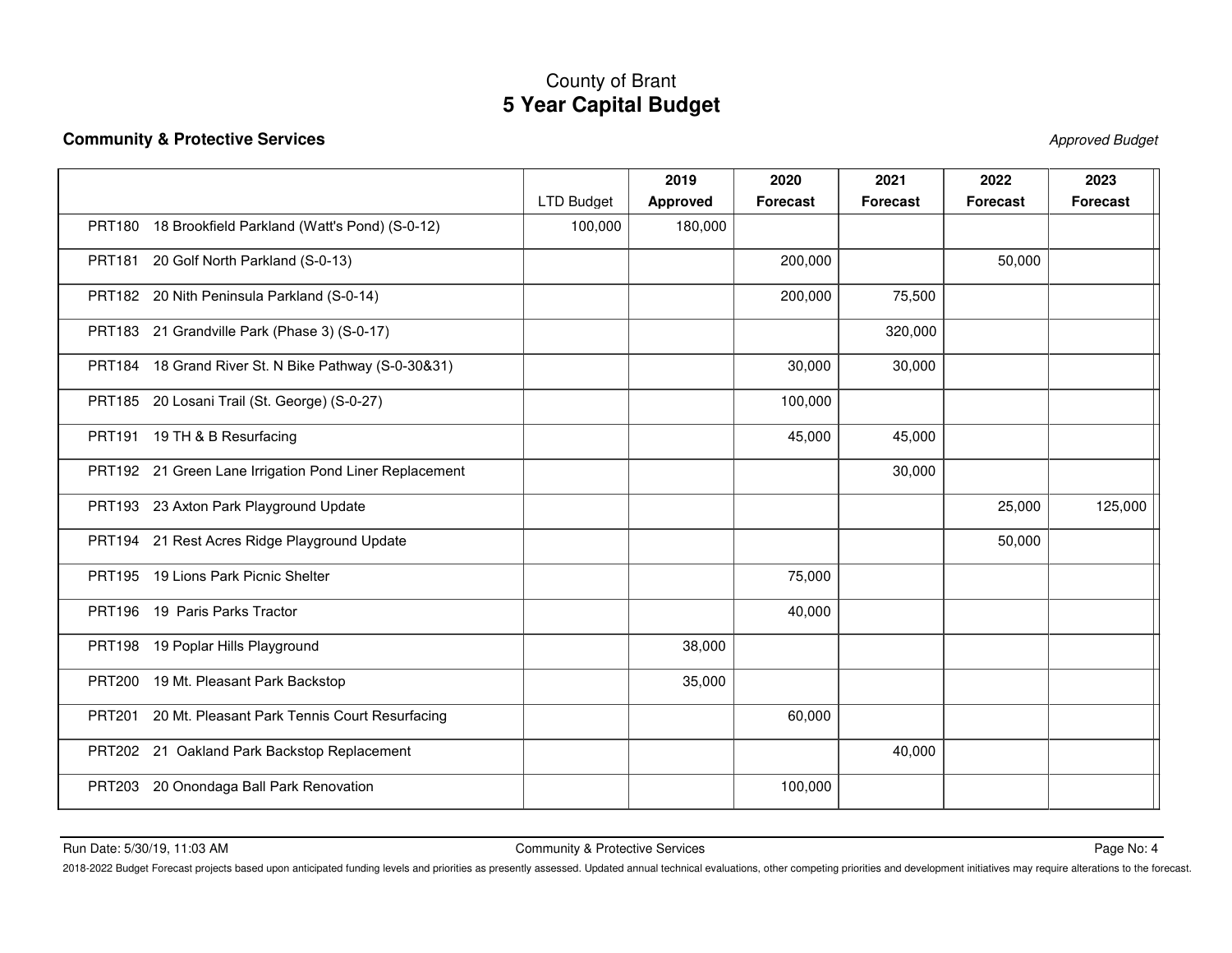### **Community & Protective Services** Approved Budget

|                                                          |                   | 2019            | 2020            | 2021            | 2022            | 2023            |
|----------------------------------------------------------|-------------------|-----------------|-----------------|-----------------|-----------------|-----------------|
|                                                          | <b>LTD Budget</b> | <b>Approved</b> | <b>Forecast</b> | <b>Forecast</b> | <b>Forecast</b> | <b>Forecast</b> |
| PRT204 21 Burford Walking Trails                         |                   |                 |                 | 60,000          |                 |                 |
| PRT207 19 SD Trailer Replacement                         |                   | 11,000          |                 |                 |                 |                 |
| PRT208 20 SD Mower Replacement                           |                   |                 | 30,000          |                 |                 |                 |
| PRT209 21 SD Utility Tractor Replacement                 |                   |                 |                 | 30,000          |                 |                 |
| PRT213 19 Green Lane Parking Expansion                   |                   |                 | 75,000          |                 |                 |                 |
| PRT217 20 Green Lane Dugout Improvements                 |                   |                 | 35,000          |                 |                 |                 |
| PRT218 19 Green Lane Sportsfield Lighting                |                   | 275,000         |                 |                 |                 |                 |
| PRT219 19 Paris Optimist Park Dugout Removal/New Storage |                   | 15,000          |                 |                 |                 |                 |
| PRT220 20 Scenic Ridge Subdivision Park (Liv)            |                   |                 | 260,000         |                 |                 |                 |
| 20 Lions Park River Access<br><b>PRT221</b>              |                   |                 | 50,000          |                 |                 |                 |
| PRT222 20 Newport River Access                           |                   |                 | 100,000         |                 |                 |                 |
| 20 Gurney Sports Park<br><b>PRT223</b>                   |                   |                 | 910,000         | 910,000         |                 |                 |
| 20 Oakland Playground Replacement<br><b>PRT224</b>       |                   |                 | 50,000          |                 |                 |                 |
| PRT226 22 Brookfield Phase 2 Park and Trails (S-0-28)    |                   |                 |                 |                 | 200,000         |                 |
| PRT227 21 St. Beverly St/Hwy 5 Park                      |                   |                 |                 | 475,000         |                 |                 |
| PRT230 19 Burford Splashpad Feature Update               |                   | 25,000          |                 |                 |                 |                 |
| PRT236 19 Paris 1/2 Ton Extended Pickup Truck            |                   | 40,000          |                 |                 |                 |                 |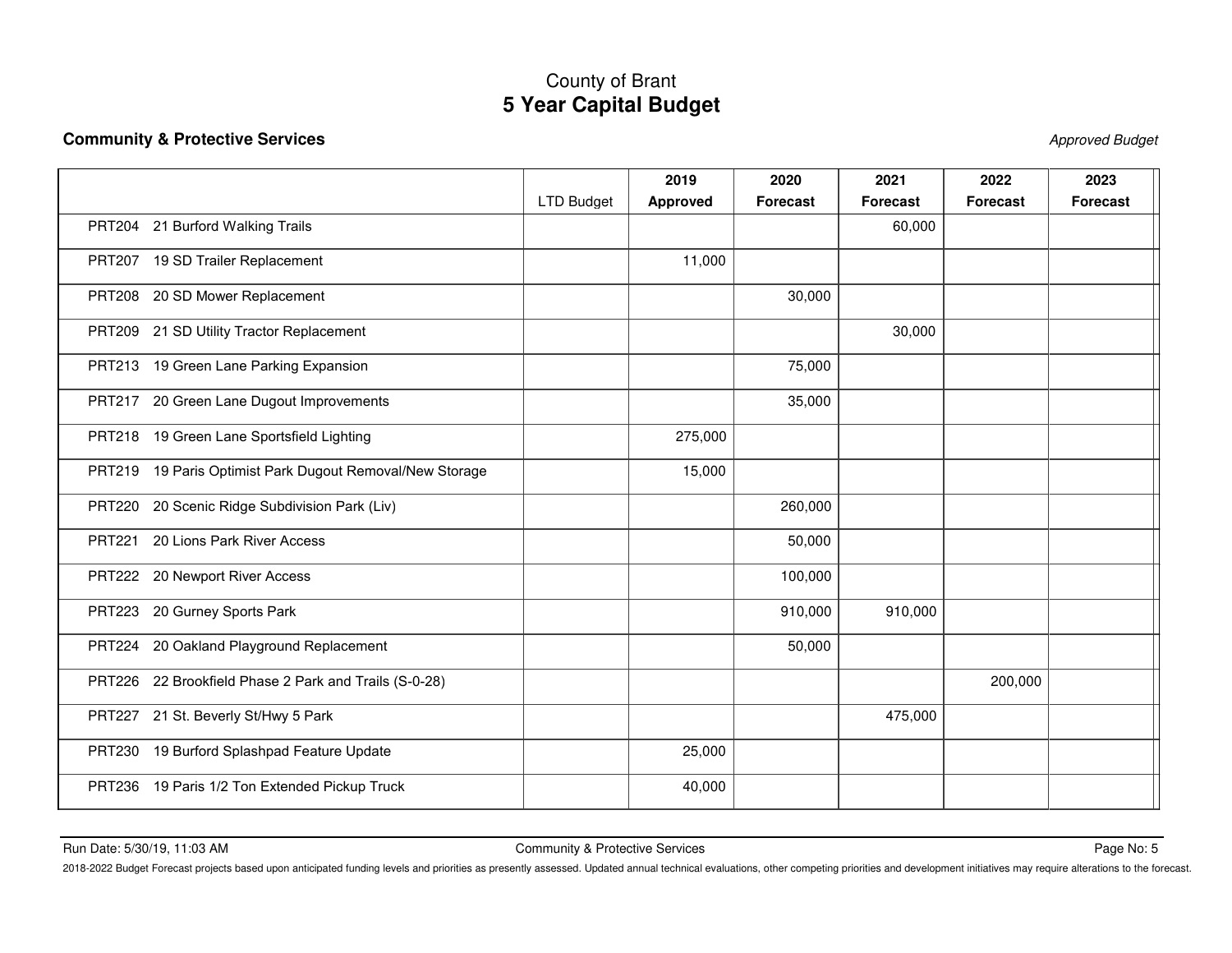### **Community & Protective Services** Approved Budget

|                                                               |                   | 2019            | 2020            | 2021            | 2022            | 2023            |
|---------------------------------------------------------------|-------------------|-----------------|-----------------|-----------------|-----------------|-----------------|
|                                                               | <b>LTD Budget</b> | <b>Approved</b> | <b>Forecast</b> | <b>Forecast</b> | <b>Forecast</b> | <b>Forecast</b> |
| 20 Paris Parks Truck - Growth<br><b>PRT237</b>                |                   |                 | 30,000          |                 |                 |                 |
| PRT238 20 Paris Parks Tractor/Loader                          |                   |                 | 40,000          |                 |                 |                 |
| PRT239 19 Willow St. Park Fence Replacement                   |                   | 10,000          |                 |                 |                 |                 |
| PRT240 19 Charlton Park Fence                                 |                   | 5,000           |                 |                 |                 |                 |
| 19 Paris Optimist Park Surfacing Replacement<br><b>PRT241</b> |                   | 35,000          |                 |                 |                 |                 |
| PRT244 19 Sunnyhill Multi-purpose Court Fencing               |                   | 5,500           |                 |                 |                 |                 |
| PRT245 23 Sunnyhill Parking Lot Paving                        |                   |                 |                 |                 |                 | 50,000          |
| PRT246 19 Eric Tomlinson River Access Improvements            |                   | 15,000          |                 |                 |                 |                 |
| PRT247 22 Elliot Field Irrigation and Pumphouse               |                   |                 |                 |                 | 50,000          |                 |
| PRT248 21 Jacobs Wood Trails                                  |                   |                 |                 |                 | 35,000          | 35,000          |
| PRT249 23 Rising Park Pathway Paving                          |                   |                 |                 |                 |                 | 35,000          |
| PRT250 22 Conklin Culvert Replacement LE and N Trail          |                   |                 |                 |                 | 20,000          | 60,000          |
| 20 Cycling Route Implementation<br><b>PRT251</b>              |                   |                 | 25,000          | 25,000          | 25,000          | 25,000          |
| PRT253 19 Landscape Dump Trailer Paris Parks                  |                   | 11,000          |                 |                 |                 |                 |
| PRT254 19 Riverfront Parks Truck Replacement                  |                   | 28,000          |                 |                 |                 |                 |
| PRT255 22 Tractor Replacement Paris Parks                     |                   |                 |                 |                 | 40,000          |                 |
| PRT256 20 Zero Turn Mower Replacement Paris Parks             |                   | 40,000          | 15,000          |                 |                 |                 |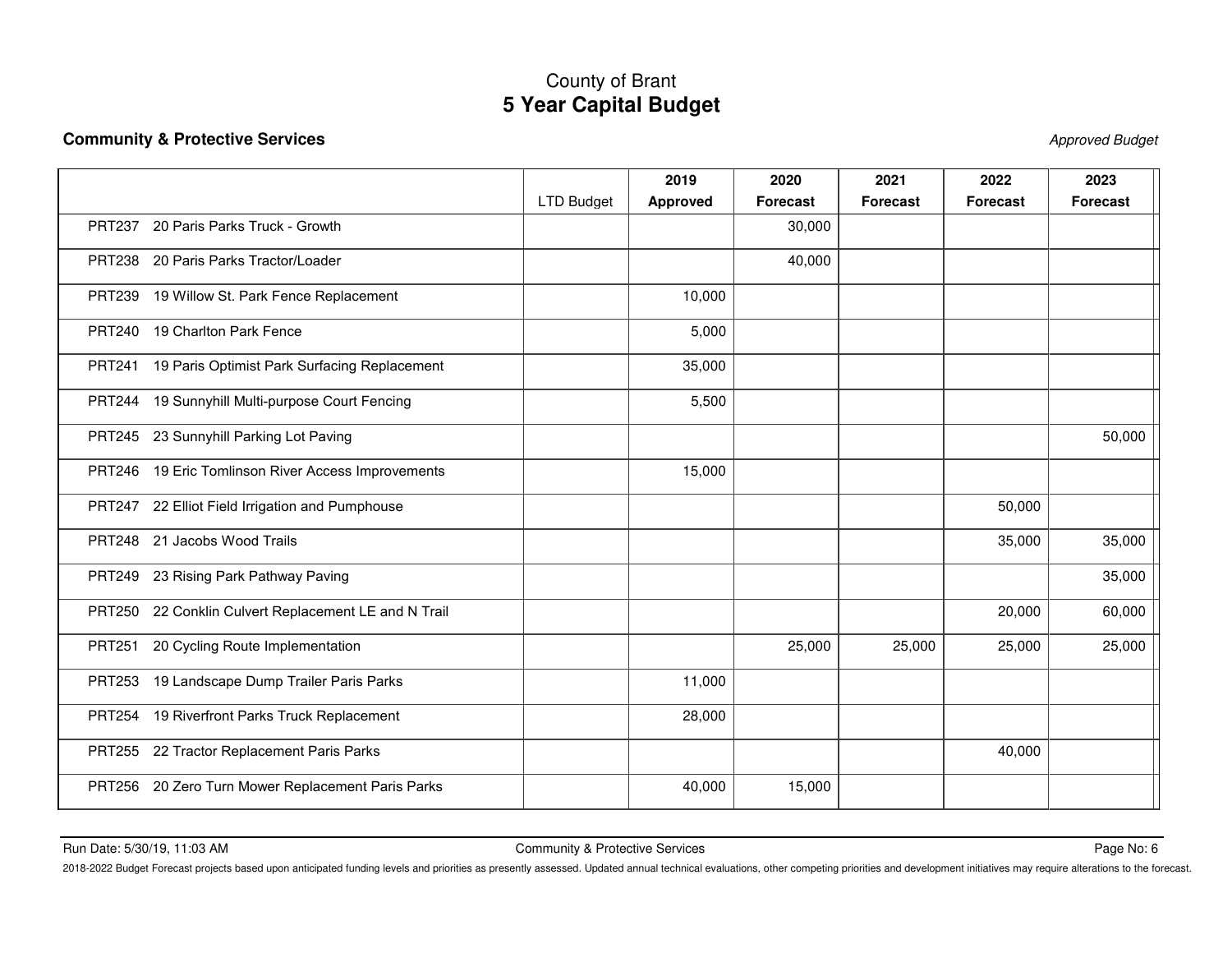### **Community & Protective Services** Approved Budget

|                                                                      |                   | 2019            | 2020            | 2021            | 2022            | 2023            |
|----------------------------------------------------------------------|-------------------|-----------------|-----------------|-----------------|-----------------|-----------------|
|                                                                      | <b>LTD Budget</b> | <b>Approved</b> | <b>Forecast</b> | <b>Forecast</b> | <b>Forecast</b> | <b>Forecast</b> |
| PRT257 22 Truck Replacement 3/4 ton Riverfront Parks                 |                   |                 |                 |                 | 37,000          |                 |
| PRT258 20 Trail Groomer Paris Parks                                  |                   |                 | 12,000          |                 |                 |                 |
| PRT259 19 Mt. Pleasant Park Parking Lot Improvements                 |                   | 30,000          |                 |                 |                 |                 |
| PRT260 22 Burford Diamond A Lighting Retrofit                        |                   |                 |                 |                 | 75,000          |                 |
| PRT261 19 Flowerbed Landscaping Improvements                         |                   | 10,000          | 3,000           | 3,000           | 3,000           | 3,000           |
| PRT262 22 Watt's Pond Trail (S-0-12)                                 |                   |                 |                 |                 | 100,000         |                 |
| PRT263 20 Knill Park                                                 |                   |                 | 67,000          |                 |                 |                 |
| PRT264 22 Victoria Park Expansion                                    |                   |                 |                 |                 | 160,000         |                 |
| PRT265 21 Lion's Art Cadman Park Expansion                           |                   |                 |                 | 150,000         |                 |                 |
| PRT266 21 Grandville Parkette                                        |                   |                 |                 | 100,000         |                 |                 |
| PRT267 19 Barker's Bush Trails                                       |                   | 40,000          | 75,000          | 75,000          |                 |                 |
| PRT269 19 Removal of Lions Park Stairs to Laurel St                  |                   | 8,500           |                 |                 |                 |                 |
| 19 Water Fountain at Paris Lions Park Main Washroom<br><b>PRT270</b> |                   | 5,000           |                 |                 |                 |                 |
| PRT271 19 NEW Lighting-Green Lane Diamond 1                          |                   | 250,000         |                 |                 |                 |                 |
| PRT272 19 Scotland Optimist Playground                               |                   | 30,000          |                 |                 |                 |                 |
| <b>Total</b>                                                         |                   | 1,390,000       | 3,459,000       | 2,538,500       | 1,020,000       | 665,000         |
|                                                                      |                   |                 |                 |                 |                 |                 |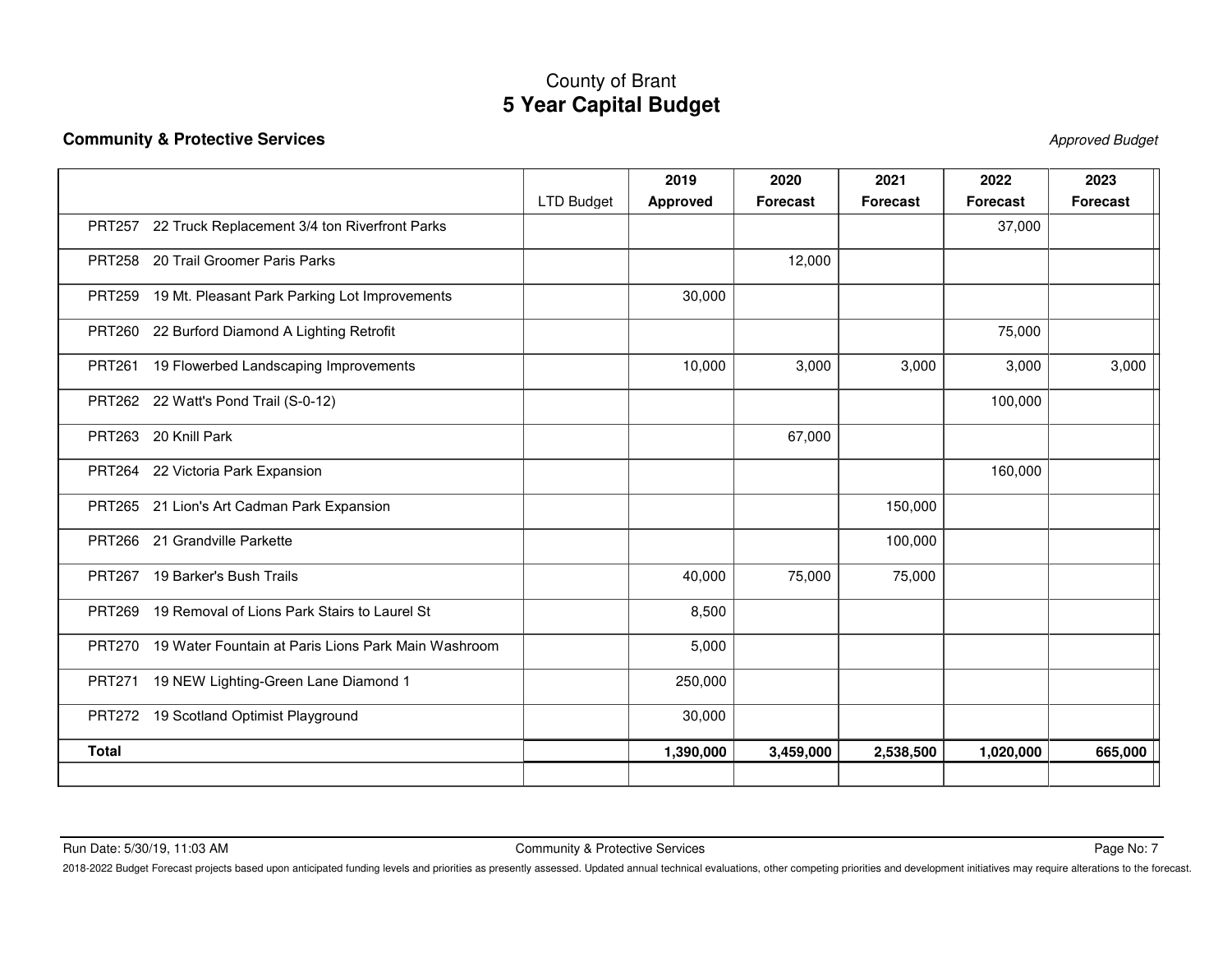### **Community & Protective Services** Approved Budget

|                                                   | <b>LTD Budget</b> | 2019<br><b>Approved</b> | 2020<br><b>Forecast</b> | 2021<br><b>Forecast</b> | 2022<br><b>Forecast</b> | 2023<br><b>Forecast</b> |
|---------------------------------------------------|-------------------|-------------------------|-------------------------|-------------------------|-------------------------|-------------------------|
| <b>RFC - Recreational Facilities</b>              |                   |                         |                         |                         |                         |                         |
| RFC016 19 SDCC Scoreboard Upgrade                 |                   | 10,000                  |                         |                         |                         |                         |
| 19 Fourth Splashpad (S-0-35)<br>RFC041            |                   |                         |                         | 35,000                  | 500,000                 |                         |
| RFC044 18 Burford Ice Resurfacer Replacment       |                   |                         | 90,000                  |                         |                         |                         |
| RFC047 18 SDCC Painting of Structural Beams       |                   |                         |                         | 25,000                  |                         |                         |
| RFC049 18 SDCC Equipment Storage                  |                   |                         |                         | 60,000                  |                         |                         |
| RFC050 19 SDCC Exterior Painting                  |                   |                         | 25,000                  |                         |                         |                         |
| RFC051 19 SDCC HVAC Replacement                   |                   |                         |                         |                         | 75,000                  |                         |
| RFC052 20 SDCC Bleacher Replacement               |                   |                         | 200,000                 |                         |                         |                         |
| RFC059 20 Syl Apps Turf Replacement               |                   |                         | 155,000                 |                         |                         |                         |
| RFC064 19 BSC Bitzer Compressor Replacement       |                   |                         | 25,000                  | 30,000                  |                         |                         |
| RFC065 16 BSC Addition/Needs Assessment/Gymnasium | 80,000            |                         | 525,000                 | 5,250,000               |                         |                         |
| RFC067 19 Burford Parks Storage Building          |                   |                         | 35,000                  |                         |                         |                         |
| RFC073 21 BSC Bitzer Compressor                   |                   |                         |                         |                         | 30,000                  | 30,000                  |
| RFC074 21 BSC Sound System Computer Replacement   |                   |                         |                         | 25,000                  |                         |                         |
| RFC075 21 BSC Floor Scrubber                      |                   |                         |                         | 15,000                  |                         |                         |
| RFC076 21 BSC Truck                               |                   |                         |                         |                         | 30,000                  |                         |

Run Date: 5/30/19, 11:03 AM Page No: 8 Community & Protective Services Page No: 8 Page No: 8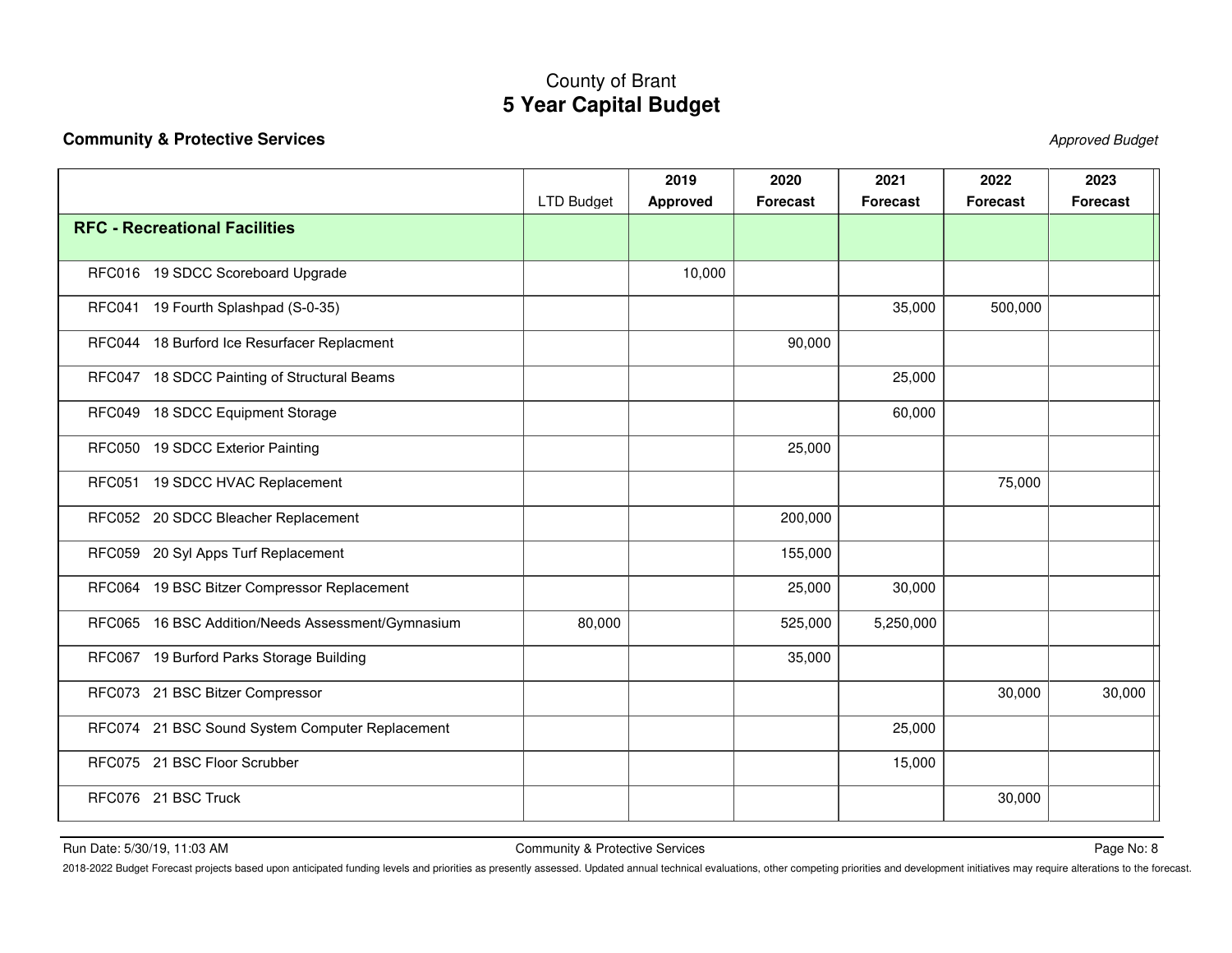### **Community & Protective Services** Approved Budget

|                                                |                   | 2019            | 2020            | 2021            | 2022            | 2023            |
|------------------------------------------------|-------------------|-----------------|-----------------|-----------------|-----------------|-----------------|
|                                                | <b>LTD Budget</b> | <b>Approved</b> | <b>Forecast</b> | <b>Forecast</b> | <b>Forecast</b> | <b>Forecast</b> |
| RFC078 19 Burford Dehumidifier                 |                   | 30,000          |                 |                 |                 |                 |
| RFC082 20 Burford HVAC Replacement             |                   |                 | 40,000          |                 |                 |                 |
| RFC085 20 Burford Rubber Flooring Replacement  |                   |                 | 20,000          | 20,000          |                 |                 |
| RFC086 23 Burford Splashpad Holding Tank       |                   |                 |                 |                 |                 | 15,000          |
| RFC088 20 Burford Bleacher Seating Replacement |                   |                 | 25,000          | 25,000          |                 |                 |
| RFC089 20 SDCC Paving                          |                   |                 | 20,000          |                 |                 |                 |
| RFC090 20 SDCC Dehumidifier Replacement        |                   | 30,000          |                 |                 |                 |                 |
| RFC091 21 SDCC Compressor #1 Replacement       |                   |                 |                 | 35,000          |                 |                 |
| RFC092 21 SDCC Kitchen Equipment Replacement   |                   | 10,000          |                 | 10,000          |                 |                 |
| RFC093 21 SDCC Floor Scrubber                  |                   |                 |                 | 10,000          |                 |                 |
| RFC094 21 SDCC Washroom Renovation             |                   |                 |                 | 30,000          |                 |                 |
| RFC098 22 Compressor Replacement               |                   |                 |                 |                 | 35,000          |                 |
| RFC099 22 SDCC Fryer Replacement Unit          |                   |                 |                 |                 | 15,000          |                 |
| RFC100 22 SDCC Water Heater Replacements       |                   |                 |                 |                 | 10,000          |                 |
| <b>RFC101</b><br>20 Burford Storage Expansion  |                   |                 | 75,000          |                 |                 |                 |
| <b>RFC103</b><br>20 Burford Dehumidifier       |                   |                 | 30,000          |                 |                 |                 |
| RFC107 20 Field House Turf Facility            |                   |                 | 11,000,000      |                 |                 |                 |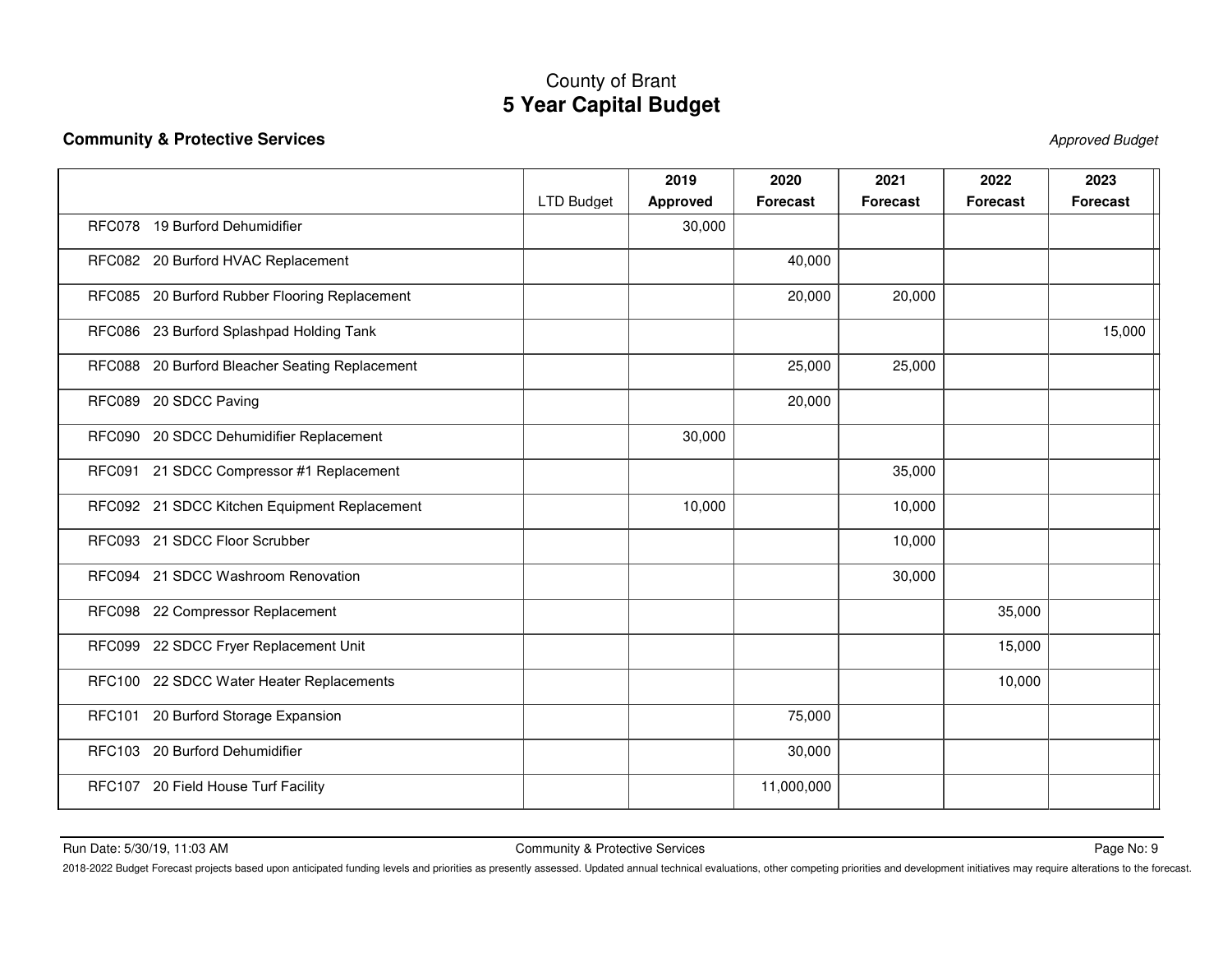### **Community & Protective Services** Approved Budget

|                                                    |            | 2019            | 2020       | 2021            | 2022            | 2023            |
|----------------------------------------------------|------------|-----------------|------------|-----------------|-----------------|-----------------|
|                                                    | LTD Budget | <b>Approved</b> | Forecast   | <b>Forecast</b> | <b>Forecast</b> | <b>Forecast</b> |
| RFC108 21 Paris Lawn Bowling Club Replacement      |            |                 |            | 375,000         |                 |                 |
| RFC110 23 BCC Flat Roof Replacement                |            |                 |            |                 |                 | 150,000         |
| RFC112 19 SACC Dance Floor Replacement             |            | 6,000           |            |                 |                 |                 |
| RFC115 19 3 Indoor Rec Facility/Library Design     |            | 100,000         | 200,000    |                 |                 |                 |
| RFC116 19 Syl Apps Lobby Lights                    |            | 5,250           |            |                 |                 |                 |
| RFC117 19 BSC Lock Changeover                      |            | 9,000           |            |                 |                 |                 |
| 19 BSC Water Fountain in Upper Lobby<br>RFC118     |            | 5,000           |            |                 |                 |                 |
| 19 BSC Industrial Steam Cleaner<br><b>RFC119</b>   |            | 5,500           |            |                 |                 |                 |
| 19 SDCC Electrical Upgrades<br>RFC120              |            | 20,000          |            |                 |                 |                 |
| 19 SCC/Rec Small Box Pickup Truck<br><b>RFC121</b> |            | 30,000          |            |                 |                 |                 |
| <b>Total</b>                                       |            | 260,750         | 12,465,000 | 5,945,000       | 695,000         | 195,000         |
| <b>Total Community &amp; Protective Services</b>   | 29,793,536 | 1,862,750       | 16,088,000 | 8,679,000       | 1,797,000       | 860,000         |
| <b>Total Community &amp; Protective Services</b>   | 29,793,536 | 1,862,750       | 16,088,000 | 8,679,000       | 1,797,000       | 860,000         |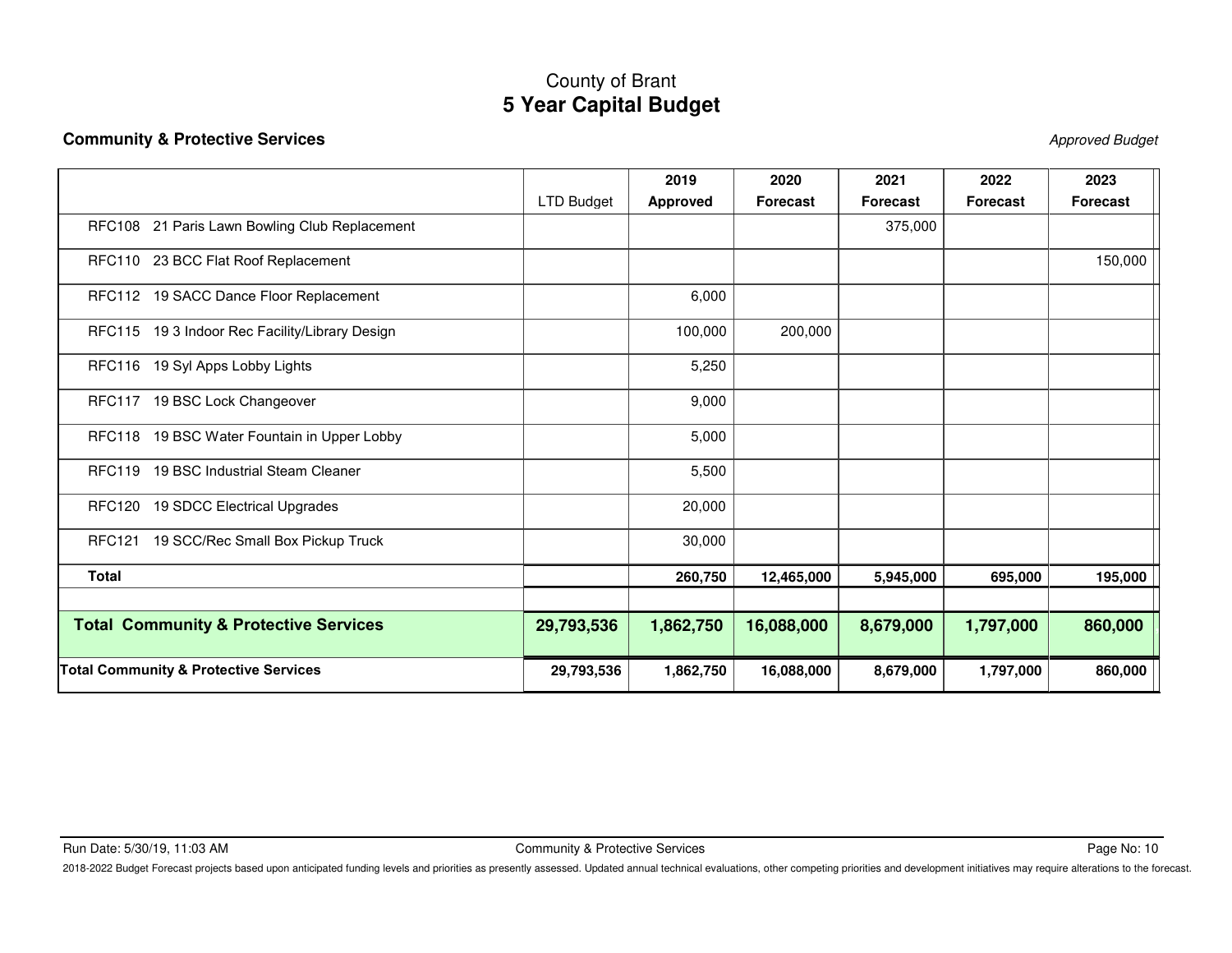### <span id="page-25-0"></span>**Fire Services** Approved Budget

|                      |                                                        | <b>LTD Budget</b> | 2019<br><b>Approved</b> | 2020<br><b>Forecast</b> | 2021<br><b>Forecast</b> | 2022<br><b>Forecast</b> | 2023<br><b>Forecast</b> |
|----------------------|--------------------------------------------------------|-------------------|-------------------------|-------------------------|-------------------------|-------------------------|-------------------------|
| <b>Fire Services</b> |                                                        |                   |                         |                         |                         |                         |                         |
|                      |                                                        |                   |                         |                         |                         |                         |                         |
| <b>FRE - Fire</b>    |                                                        |                   |                         |                         |                         |                         |                         |
|                      |                                                        |                   |                         |                         |                         |                         |                         |
| <b>FRE021</b>        | 20 Fire Hall Contruction Airport                       |                   |                         | 55,000                  | 1,000,000               |                         |                         |
|                      | FRE063 18 Auto Extrication Equipment                   | 80,000            |                         | 80,000                  |                         | 40,000                  |                         |
| <b>FRE067</b>        | 19 Replacement car #3                                  |                   | 40,000                  |                         |                         |                         |                         |
| <b>FRE068</b>        | 19 Replacement Cainsville pumper #41                   |                   | 600,000                 |                         |                         |                         |                         |
| <b>FRE069</b>        | 20 Replacement Scotland pumper #81                     |                   |                         | 375,000                 |                         |                         |                         |
|                      | FRE070 21 Replacement Rescue unit #87                  |                   |                         |                         | 175,000                 |                         |                         |
| FRE071               | 21 Replacement Mt. Pleasant Pumper #51                 |                   |                         |                         | 500,000                 |                         |                         |
|                      | FRE074 18 Communication System                         | 900,000           | 250,000                 |                         |                         |                         |                         |
|                      | FRE076 22 Self Contained Breathing Apparatus           |                   |                         |                         |                         | 1,000,000               |                         |
|                      | FRE077 22 Replacement Pumper #31-Paris                 |                   |                         |                         |                         | 500,000                 |                         |
|                      | FRE078 18 Rural Water Supply (Fire)                    | 10,000            | 10,000                  | 10,000                  | 10,000                  | 10,000                  |                         |
|                      | FRE080 19 Health and Safety - Emergency Light Upgrade  |                   | 150,000                 |                         |                         |                         |                         |
|                      | FRE082 19 Burford Station-Install door from Cainsville |                   | 5,000                   |                         |                         |                         |                         |
|                      | FRE083 19 Replace Air Compressor - Mt. Pleasant        |                   | 15,000                  |                         |                         |                         |                         |
|                      | FRE085 19 Replace Auto Extrication Equipment           |                   | 150,000                 |                         |                         |                         |                         |

Run Date: 5/30/19, 11:05 AM Page No: 1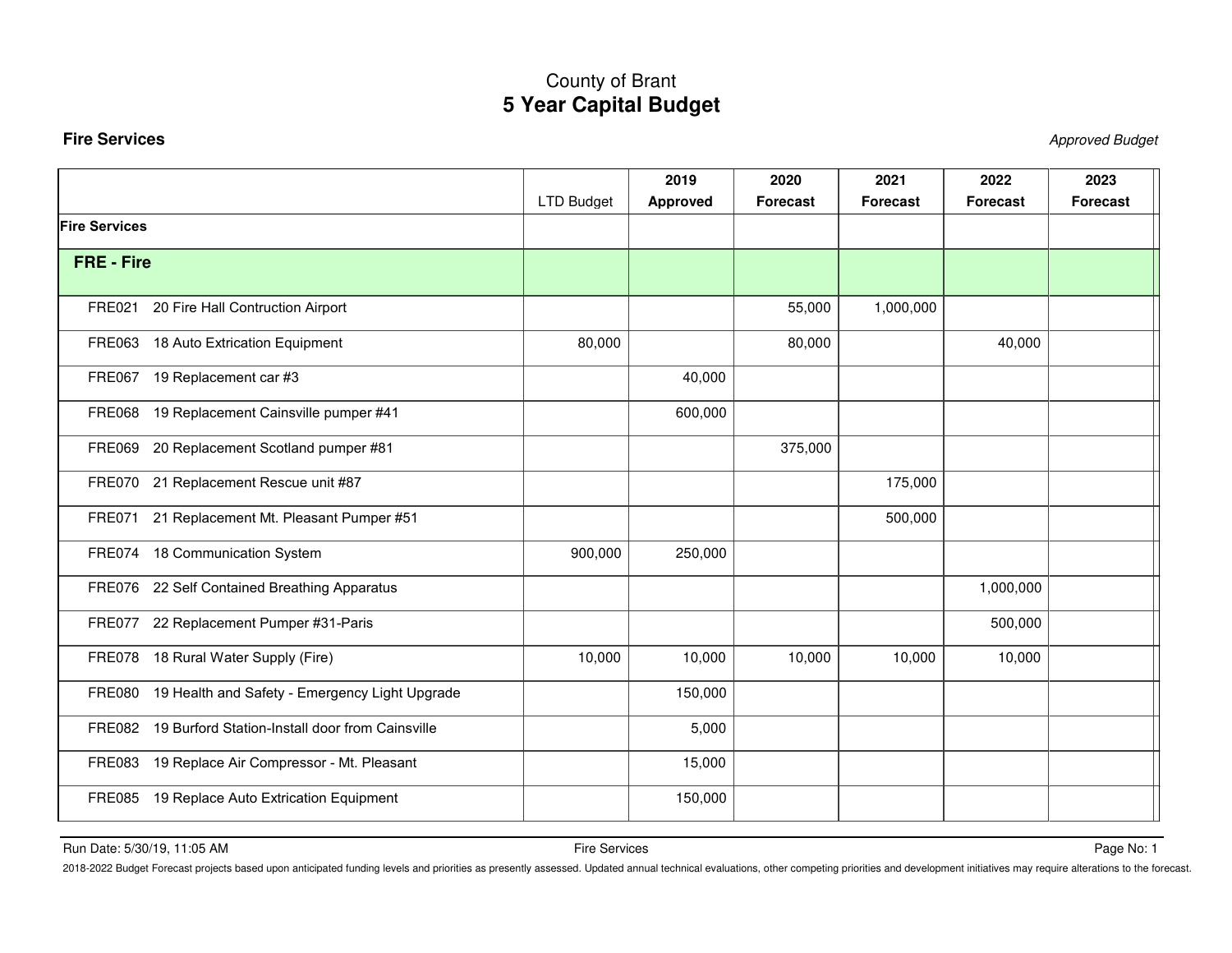### **Fire Services** Approved Budget

|                                                 |                   | 2019      | 2020            | 2021            | 2022      | 2023            |
|-------------------------------------------------|-------------------|-----------|-----------------|-----------------|-----------|-----------------|
|                                                 | <b>LTD Budget</b> | Approved  | <b>Forecast</b> | <b>Forecast</b> | Forecast  | <b>Forecast</b> |
| 19 Self Contained Breathing Apparatus<br>FRE086 |                   | 30,000    |                 |                 |           |                 |
| 19 Station Updates/Repairs<br><b>FRE087</b>     |                   | 75,000    |                 |                 |           |                 |
| 19 Fire Services Master Plan<br>FRE088          |                   | 125,000   |                 |                 |           |                 |
| <b>Total</b>                                    |                   | 1,450,000 | 520,000         | 1,685,000       | 1,550,000 |                 |
| <b>Total Fire Services</b>                      | 5,705,000         | 1,450,000 | 520,000         | 1,685,000       | 1,550,000 |                 |
| <b>Total Fire Services</b>                      | 5,705,000         | 1,450,000 | 520,000         | 1,685,000       | 1,550,000 |                 |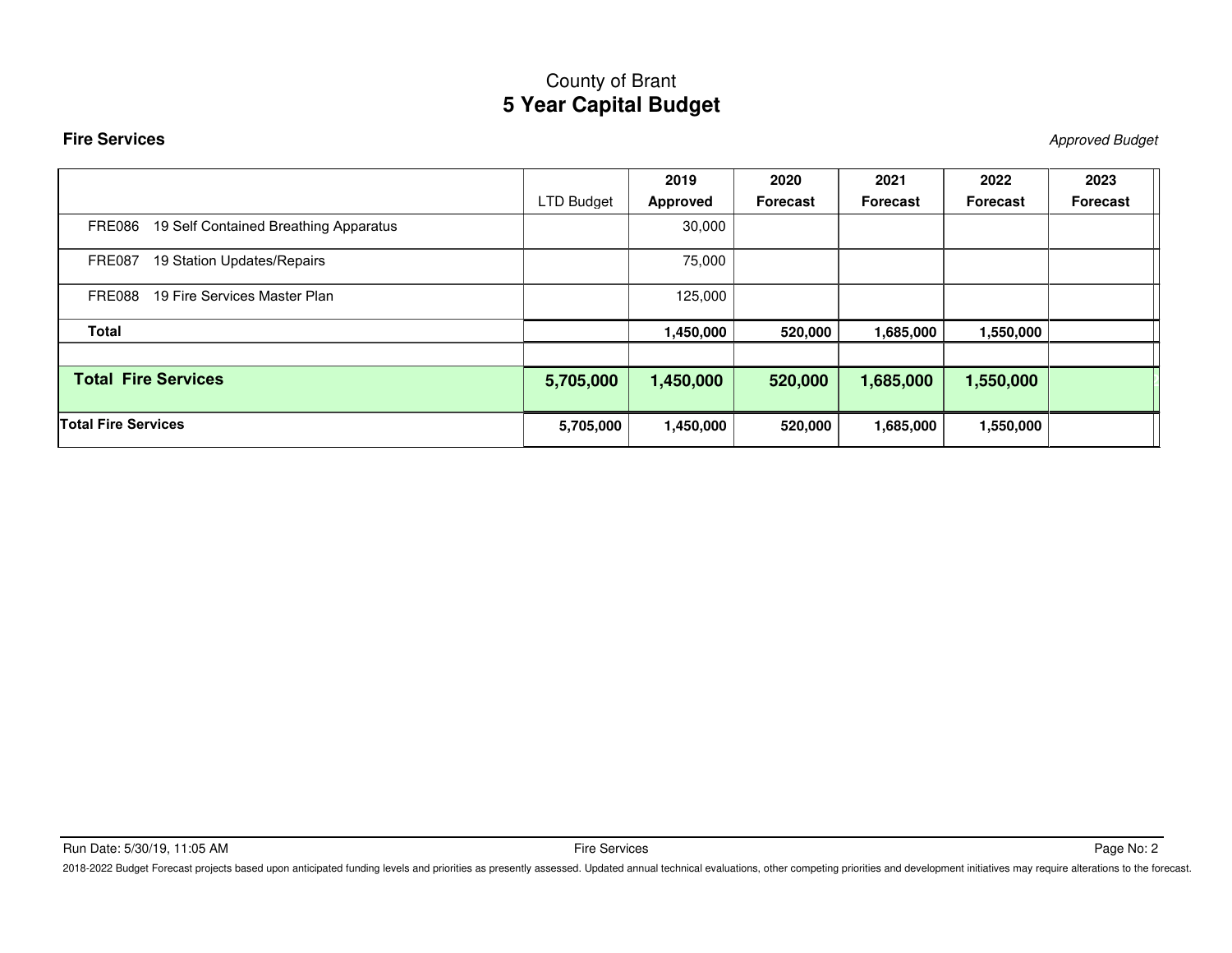### <span id="page-27-0"></span>**Paramedic Services** Approved Budget

|                                           |                   | 2019            | 2020            | 2021            | 2022            | 2023            |
|-------------------------------------------|-------------------|-----------------|-----------------|-----------------|-----------------|-----------------|
|                                           | <b>LTD Budget</b> | <b>Approved</b> | <b>Forecast</b> | <b>Forecast</b> | <b>Forecast</b> | <b>Forecast</b> |
| <b>Paramedic Services</b>                 |                   |                 |                 |                 |                 |                 |
| <b>AMB - Ambulance</b>                    |                   |                 |                 |                 |                 |                 |
| AMB026 19 Ford ERU replacement            |                   | 74,000          |                 |                 |                 |                 |
| AMB027 20 Defibrillator replacement       |                   |                 | 42,000          |                 |                 |                 |
| AMB035 21 Stretcher replacements          |                   |                 |                 | 189,000         |                 |                 |
| AMB036 19 Stair Chairs Easy Glide         |                   |                 | 31,500          |                 |                 |                 |
| AMB037 21 Replace CPAP Systems            |                   |                 |                 | 21,600          |                 |                 |
| AMB044 20 Ambulance Replacement (2 units) |                   |                 | 270,000         |                 |                 |                 |
| AMB045 21 Additional Ambulance            |                   |                 |                 | 286,000         |                 |                 |
| AMB046 22 Ambulance Replacement (2 units) |                   |                 |                 |                 | 286,000         |                 |
| AMB047 21 Defibrillator Replacement       |                   |                 |                 | 42,000          |                 |                 |
| AMB049 19 Replacement of 12 Suction Units |                   | 16,800          |                 |                 |                 |                 |
| AMB050 20 Replacement of Toughbooks       |                   |                 | 44,000          | 44,000          | 22,000          |                 |
| AMB051 23 Defibrillator Replacements      |                   |                 |                 |                 |                 | 300,000         |
| <b>Total</b>                              |                   | 90,800          | 387,500         | 582,600         | 308,000         | 300,000         |
| <b>Total Paramedic Services</b>           | 432,488           | 90,800          | 387,500         | 582,600         | 308,000         | 300,000         |

Run Date: 5/30/19, 11:06 AM Page No: 1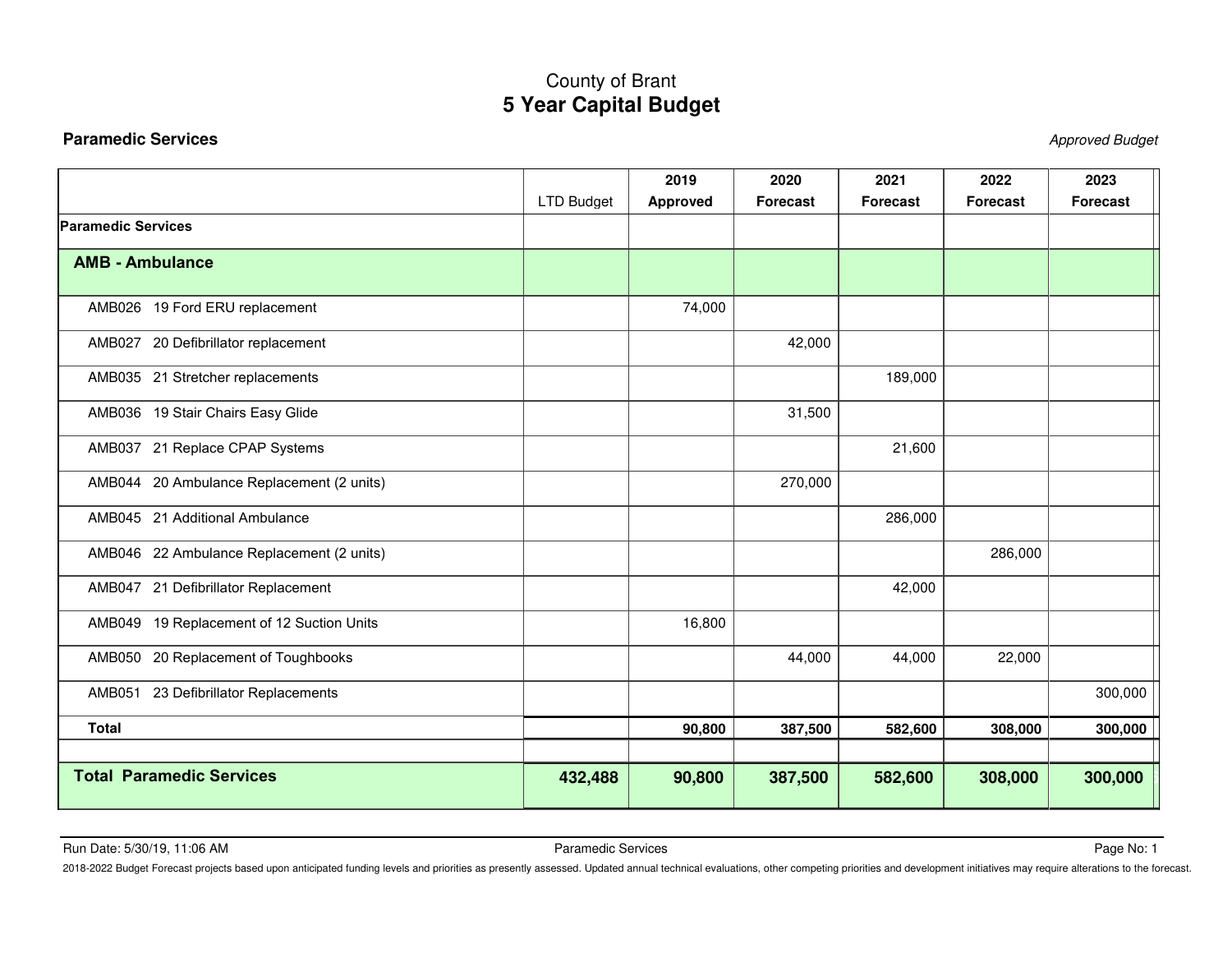### Paramedic Services **Approved Budget** Approved Budget

|                                 |           | 2019            | 2020     | 2021     | 2022     | 2023     |
|---------------------------------|-----------|-----------------|----------|----------|----------|----------|
|                                 | TD Budget | <b>Approved</b> | Forecast | Forecast | Forecast | Forecast |
| <b>Total Paramedic Services</b> | 432,488   | 90,800          | 387,500  | 582,600  | 308,000  | 300,000  |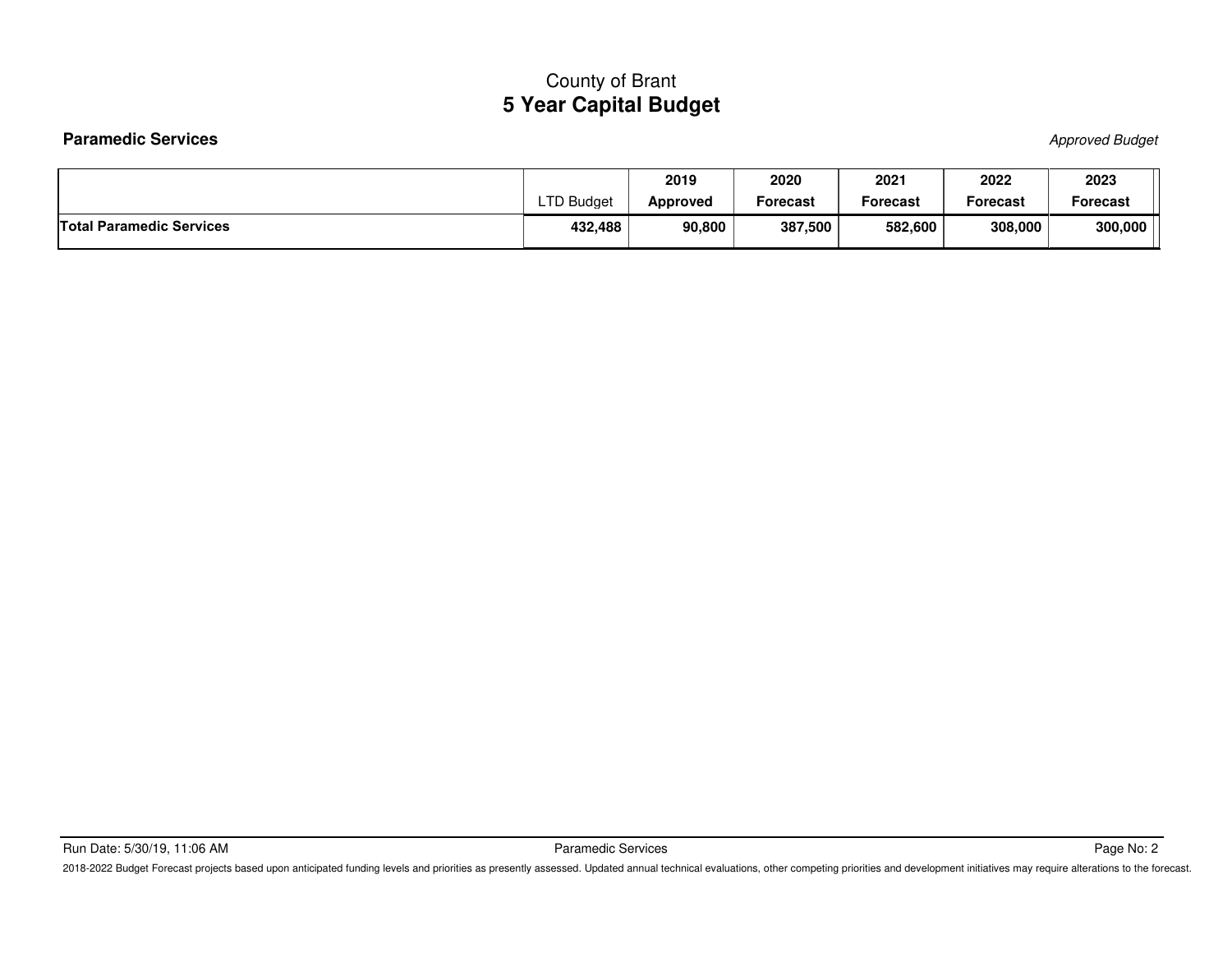### <span id="page-29-0"></span>**External Agencies** Approved Budget

|                                                                 |                   | 2019            | 2020            | 2021            | 2022            | 2023            |
|-----------------------------------------------------------------|-------------------|-----------------|-----------------|-----------------|-----------------|-----------------|
|                                                                 | <b>LTD Budget</b> | <b>Approved</b> | <b>Forecast</b> | <b>Forecast</b> | <b>Forecast</b> | <b>Forecast</b> |
| <b>External Agencies</b>                                        |                   |                 |                 |                 |                 |                 |
| <b>EXT - Other Agencies</b>                                     |                   |                 |                 |                 |                 |                 |
| <b>EXT020</b><br>17 JNH Nursing Equipment                       | 40,950            | 17,550          | 40,500          | 40,500          | 40,500          | 18,428          |
| 20 JNH Fire Sprinkler System<br><b>EXT021</b>                   |                   |                 | 8,100           | 48,600          |                 |                 |
| EXT022 17 JNH Building Repairs/Replacement                      | 19,383            | 13,500          | 20,250          | 13,500          | 13,500          | 20,250          |
| 18 JNH Tunnel Plumbing & Mechanical Replacement<br>EXT023       | 10,920            | 54,000          | 54,000          |                 |                 |                 |
| <b>EXT024</b><br>18 JNH Site And Pavement Improvements          | 13,650            | 108,000         |                 |                 |                 |                 |
| EXT025 17 JNH Support Services Equipment                        | 27,164            | 13,500          | 13,500          | 13,500          | 13,500          | 14,175          |
| EXT026 17 JNH Bell Court & Day & Stay Program Area Revitalizati | 210,210           |                 | 108,000         |                 |                 |                 |
| EXT028 18 JNH Bell Lane Terrace Refurbishment                   | 13,650            | 6,750           | 6,750           | 6,750           | 6,750           | 7,088           |
| EXT029 21 JNH Resident Room Refurb-furnishing & equipment       |                   |                 |                 | 108,000         |                 |                 |
| EXT032 18 JNH Office IT and Furniture replacement               | 17,199            | 13,500          | 13,500          | 13,500          | 13,500          | 14,175          |
| EXT033<br>20 JNH Resident Room refurb-mechanical & plumbing     |                   |                 | 8,100           |                 | 67,500          | 67,500          |
| EXT034<br>20 JNH Common Area Refurbishment                      |                   |                 | 9,450           |                 | 43,470          |                 |
| EXT035 20 JNH Nursing Unit Refurbishment                        |                   |                 | 5,400           | 21,600          |                 |                 |
| 19 JNH Servery Improvements<br><b>EXT041</b>                    |                   | 12,150          |                 |                 |                 |                 |
| EXT042 21 JNH Main Heating Boilers Replacement                  |                   |                 |                 | 5,400           | 67,500          |                 |

Run Date: 5/30/19, 11:07 AM Page No: 1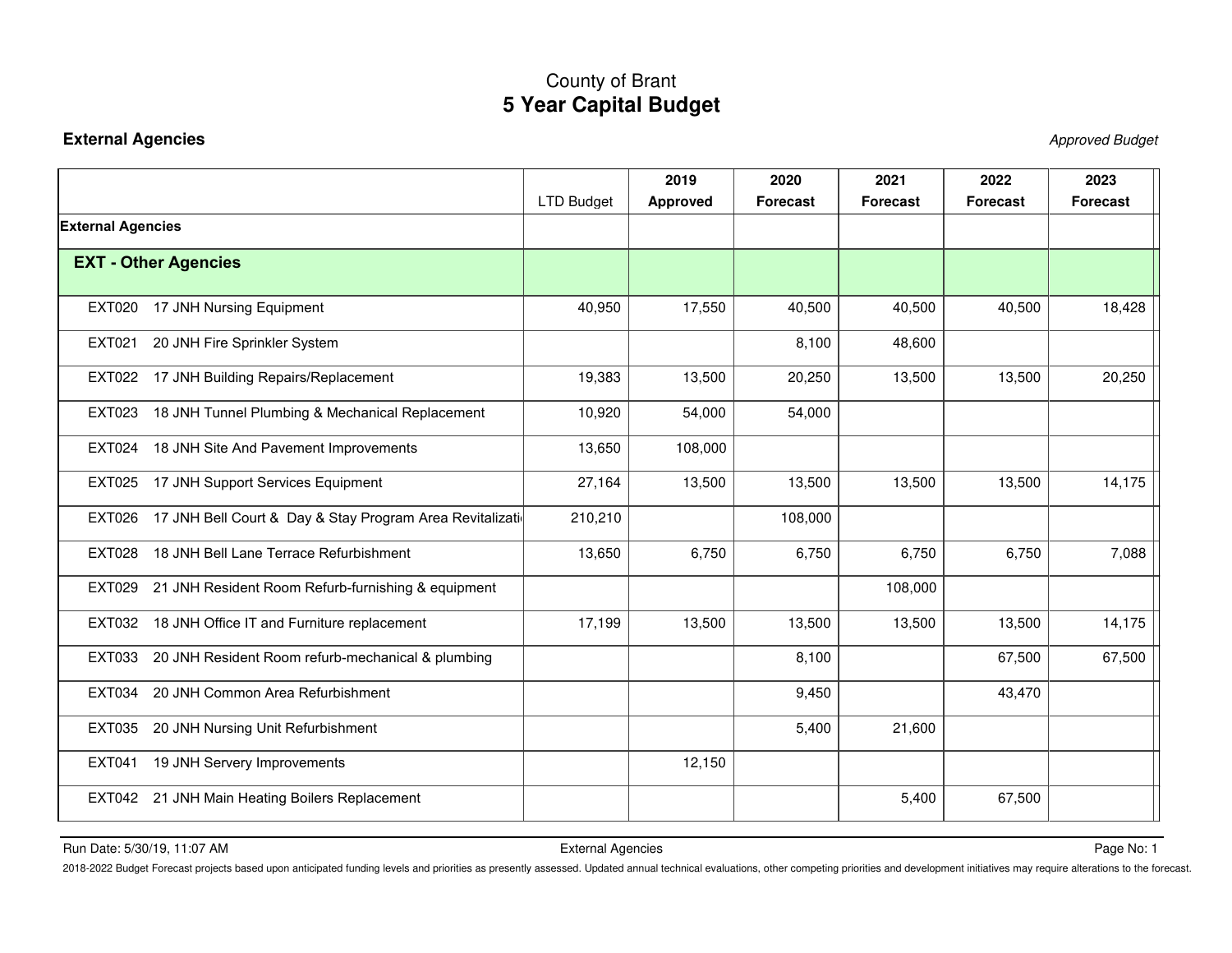### **External Agencies** Approved Budget

|                                                  |            | 2019     | 2020            | 2021            | 2022     | 2023     |
|--------------------------------------------------|------------|----------|-----------------|-----------------|----------|----------|
|                                                  | LTD Budget | Approved | <b>Forecast</b> | <b>Forecast</b> | Forecast | Forecast |
| 23 JNH Generator Replacement<br>EXT043           |            |          |                 |                 |          | 35,100   |
| 23 JNH Building Condition Assessment<br>EXT044   |            |          |                 |                 |          | 27,000   |
| <b>EXT045</b><br>23 JNH Exit Signage             |            |          |                 |                 |          | 17,820   |
| 23 JNH Door Replacement<br><b>EXT046</b>         |            |          |                 |                 |          | 13,770   |
| 23 JNH Fire Alarm System Upgrades<br>EXT047      |            |          |                 |                 |          | 10,800   |
| <b>EXT048</b><br>23 JNH Roofing                  |            |          |                 |                 |          | 9,450    |
| <b>EXT049</b><br>23 JNH Electrical Panel Upgrade |            |          |                 |                 |          | 5,400    |
| <b>Total</b>                                     |            | 238,950  | 287,550         | 271,350         | 266,220  | 260,956  |
|                                                  |            |          |                 |                 |          |          |
| <b>Total External Agencies</b>                   | 844,810    | 238,950  | 287,550         | 271,350         | 266,220  | 260,956  |
| <b>Total External Agencies</b>                   | 844,810    | 238,950  | 287,550         | 271,350         | 266,220  | 260,956  |